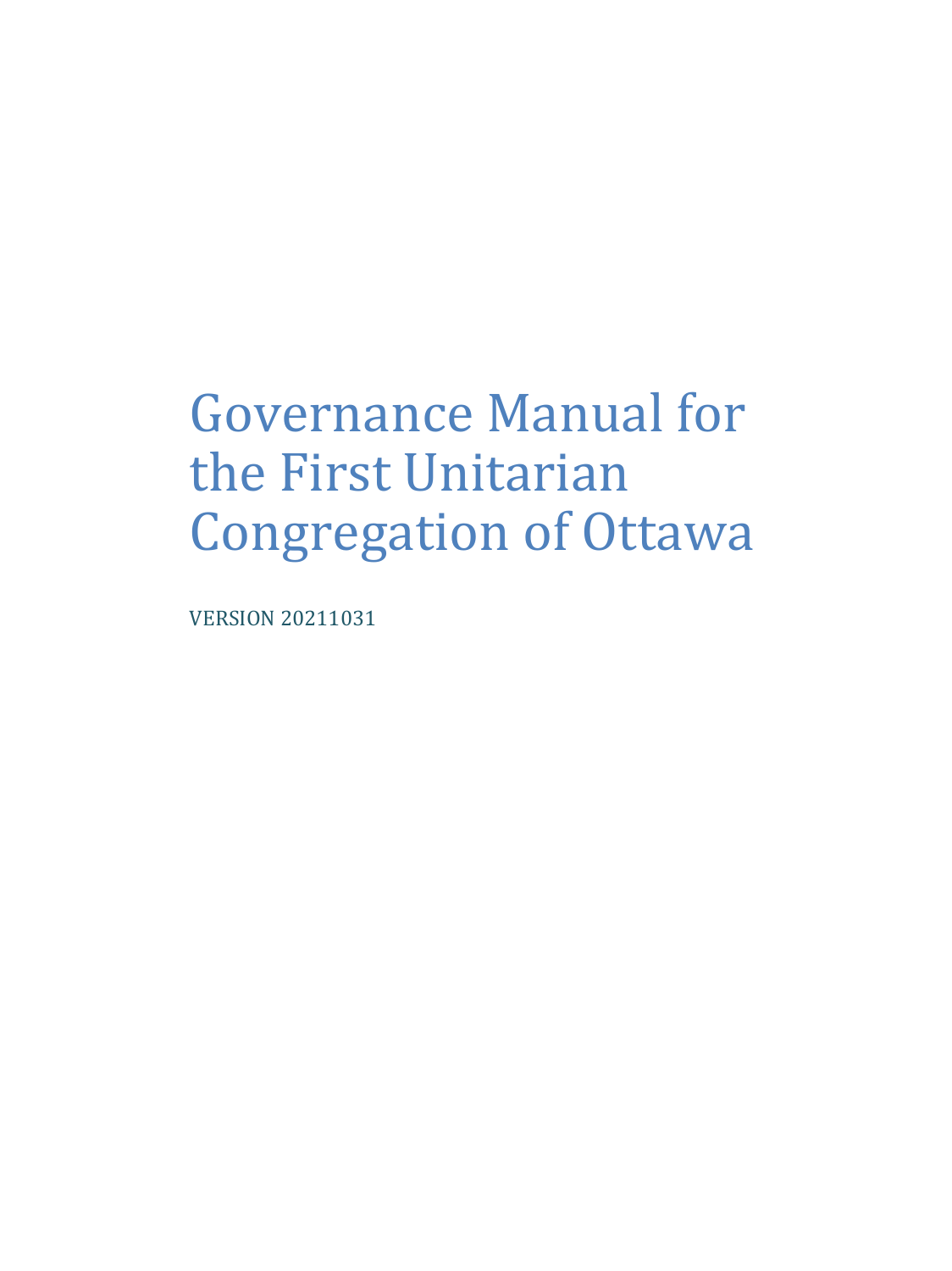Governance Manual *Revisions (selected history)* 

| Ver.           | <u>Revisions</u> screeged miscol <i>v</i><br>Date | <b>Author</b> | <b>Description</b>                                                                 |  |  |
|----------------|---------------------------------------------------|---------------|------------------------------------------------------------------------------------|--|--|
| $\overline{2}$ | 2012-02-06                                        | S. Drennan    | <b>Initial Draft</b>                                                               |  |  |
| 10             | 2012-07-19                                        | A. Henderson  | First version approved by Board 2012-07-25                                         |  |  |
| 11             | 2012-12-02                                        | A. Henderson  | Feedback from Board; second approved version                                       |  |  |
| 12             | 2014-09-22                                        | M. Prevost    | Revision of Campus Planning charter                                                |  |  |
| 15             | 2016-05-18                                        | Governance    | Major rewrite and update, including charter for new Communications                 |  |  |
|                |                                                   |               | and Outreach Committee                                                             |  |  |
| 16             | 2016-09-21                                        | Governance    | Revised charter for Audit Committee                                                |  |  |
| 16.1           | 2017-02-02                                        | Governance    | Revised, expanded organization chart                                               |  |  |
| 18             | 2017-08-09                                        | Governance    | Revised to reflect staffing reorganization                                         |  |  |
| 18             | 2018-02-21                                        | Governance    | Revised to reflect staffing changes                                                |  |  |
| 19             | 2021-01-29                                        | Governance    | Revised to reflect:                                                                |  |  |
|                |                                                   |               | creation of the Committee on Shared Ministry and Embracing                         |  |  |
|                |                                                   |               | <b>Diversity Committee</b>                                                         |  |  |
|                |                                                   |               | updated Campus Planning Committee charter<br>$\overline{a}$                        |  |  |
|                |                                                   |               | updated governance model to include Executive Team<br>$\overline{a}$               |  |  |
|                |                                                   |               | role and reporting for Committee on Shared Ministry and<br>$\overline{a}$          |  |  |
|                |                                                   |               | Leadership Council                                                                 |  |  |
|                |                                                   |               | suspension of Audit and Stewardship Committees and re-<br>$\overline{a}$           |  |  |
|                |                                                   |               | assignment of key functions                                                        |  |  |
|                |                                                   |               | separating the org chart as its own governance document<br>$\overline{a}$          |  |  |
|                |                                                   |               | general updates to language to simplify, streamline, and reduce                    |  |  |
|                |                                                   |               | duplication with other governance documents                                        |  |  |
| 20210718       | 2021-07-18                                        | Governance    | Revised to include:                                                                |  |  |
|                |                                                   |               | inclusion of section on Shared Ministry and the FirstU Shared<br>$\centerdot$      |  |  |
|                |                                                   |               | Ministry Model                                                                     |  |  |
|                |                                                   |               | updates to Board Governance (5), Care for Resources (8), Planning<br>$\frac{1}{2}$ |  |  |
|                |                                                   |               | (10), and Monitoring (11) to align with current practices. Split                   |  |  |
|                |                                                   |               | Performance Evaluation (12) and Program Assessment (13) into                       |  |  |
|                |                                                   |               | separate sections.                                                                 |  |  |
|                |                                                   |               | wording simplified where practical for ease of reading.                            |  |  |
| 20210812       | 2021-08-12                                        | Governance    | Minor corrections to improve grammar and flow.                                     |  |  |
| 20210919       | 2021-09-19                                        | Governance    | Additional corrections to improve grammar and flow                                 |  |  |
| 20211031       | 2021-10-31                                        | Governance    | Additional minor edits from various reviewers. Change of                           |  |  |
|                |                                                   |               | Communications and Outreach from Committee to Team. Addition of                    |  |  |
|                |                                                   |               | Terms of Reference for Embracing Diversity Committee                               |  |  |

Available online at:

www.firstunitarianottawa.ca > Welcome > Member Information > Governing Documents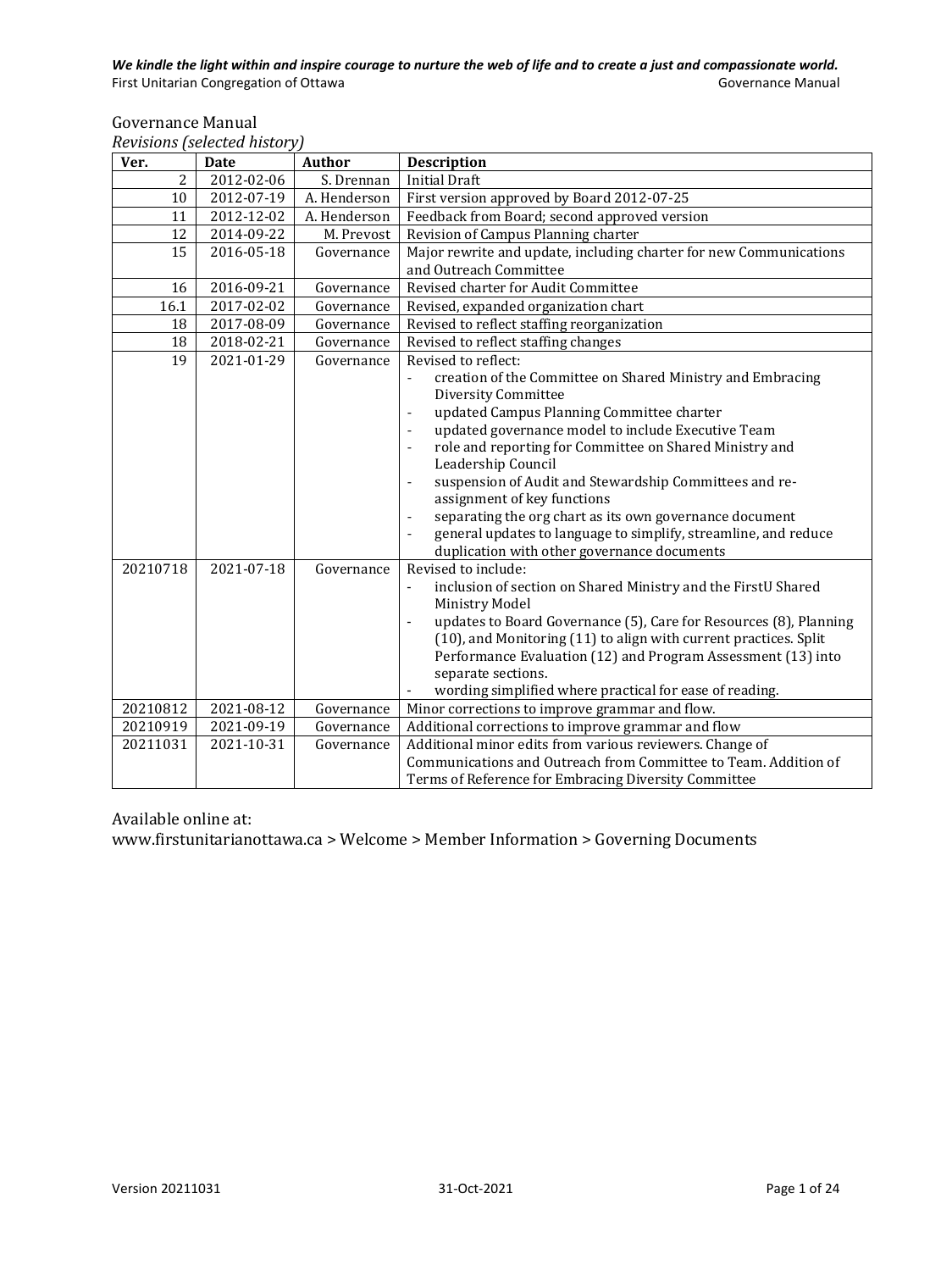|  |  | Table of Contents |
|--|--|-------------------|
|  |  |                   |
|  |  |                   |

| 1        |  |  |  |  |  |  |
|----------|--|--|--|--|--|--|
| 2        |  |  |  |  |  |  |
| 2.1      |  |  |  |  |  |  |
| 2.2      |  |  |  |  |  |  |
| 2.3      |  |  |  |  |  |  |
| 2.4      |  |  |  |  |  |  |
| 3        |  |  |  |  |  |  |
| 4        |  |  |  |  |  |  |
| 5        |  |  |  |  |  |  |
| 5.1      |  |  |  |  |  |  |
| 5.2      |  |  |  |  |  |  |
| 5.3      |  |  |  |  |  |  |
| 6        |  |  |  |  |  |  |
| 6.1      |  |  |  |  |  |  |
| 6.2      |  |  |  |  |  |  |
| 6.4      |  |  |  |  |  |  |
| 6.5      |  |  |  |  |  |  |
| 6.6      |  |  |  |  |  |  |
| 6.7      |  |  |  |  |  |  |
| 6.8      |  |  |  |  |  |  |
| 6.9      |  |  |  |  |  |  |
| 7        |  |  |  |  |  |  |
| 7.1      |  |  |  |  |  |  |
|          |  |  |  |  |  |  |
|          |  |  |  |  |  |  |
|          |  |  |  |  |  |  |
|          |  |  |  |  |  |  |
|          |  |  |  |  |  |  |
|          |  |  |  |  |  |  |
|          |  |  |  |  |  |  |
|          |  |  |  |  |  |  |
|          |  |  |  |  |  |  |
|          |  |  |  |  |  |  |
|          |  |  |  |  |  |  |
|          |  |  |  |  |  |  |
|          |  |  |  |  |  |  |
|          |  |  |  |  |  |  |
|          |  |  |  |  |  |  |
|          |  |  |  |  |  |  |
| 10       |  |  |  |  |  |  |
| 10.1     |  |  |  |  |  |  |
| 10.2     |  |  |  |  |  |  |
|          |  |  |  |  |  |  |
| 11<br>12 |  |  |  |  |  |  |
| 12.1     |  |  |  |  |  |  |
| 12.3     |  |  |  |  |  |  |
| 13       |  |  |  |  |  |  |
|          |  |  |  |  |  |  |
|          |  |  |  |  |  |  |
|          |  |  |  |  |  |  |
|          |  |  |  |  |  |  |
|          |  |  |  |  |  |  |
|          |  |  |  |  |  |  |
|          |  |  |  |  |  |  |
|          |  |  |  |  |  |  |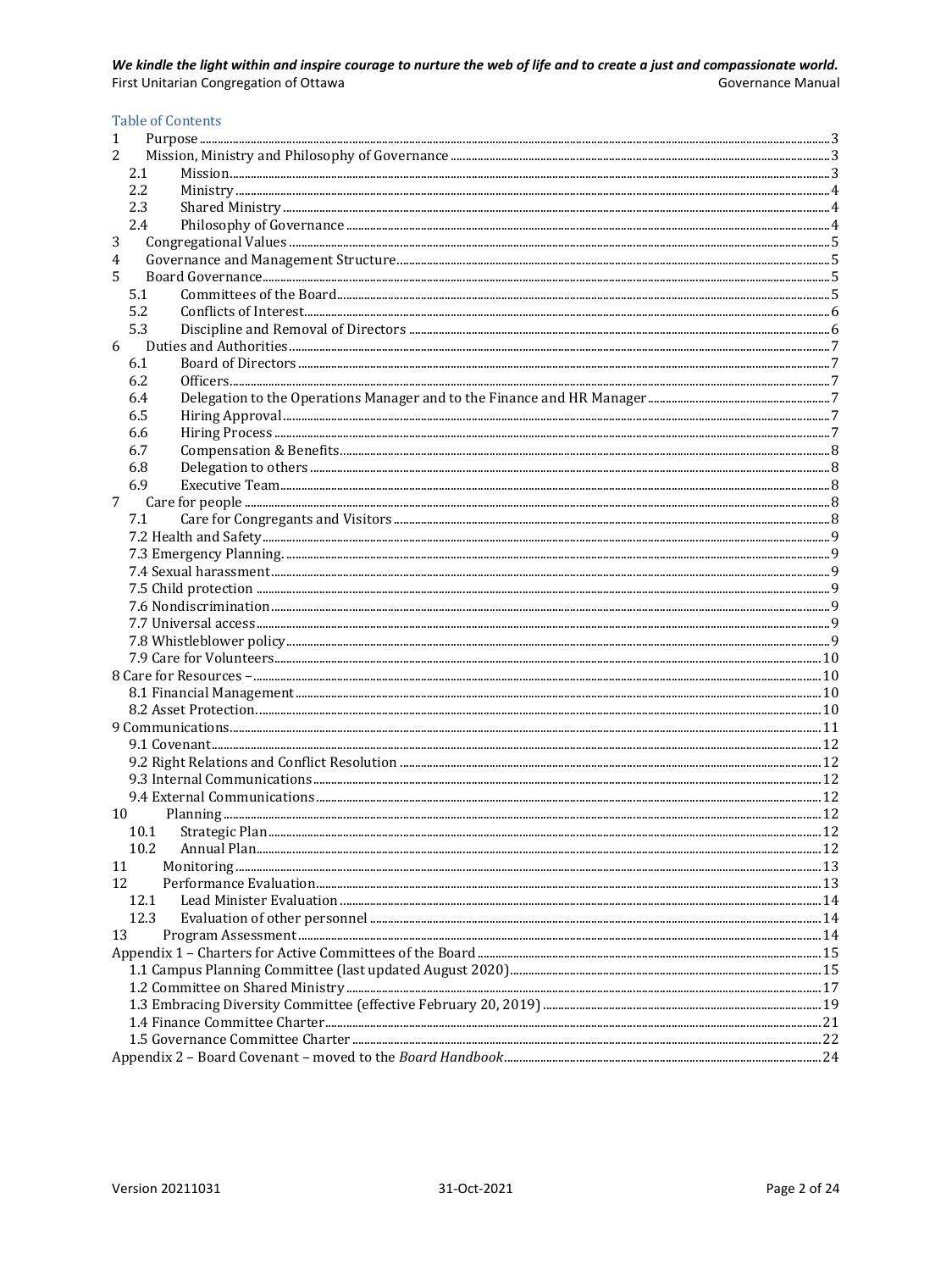# <span id="page-3-0"></span>**1 Purpose**

Ministry is the act of serving. The most effective form of Ministry is one that shares power and responsibility between lay leaders and ordained ministers. Shared Ministry is what we all - lay leaders, members, other Congregants, paid staff, and ordained ministers - do to serve our Mission, our Congregation, and the broader community, individually and together.

This document serves as the manual for the First Unitarian Congregation of Ottawa (the Congregation) policy-based governance model. Under this model, the Board of Directors (the Board), working with the Lead Minister, and in conversation with the gathered Congregation, articulates our Mission and supports our Shared Ministry. To this end, the Board:

- proposes multi-year strategic plans and annual plans and budgets with associated goals and objectives;
- approves policies to guide the work of the Board, staff, lay leaders and other volunteers;
- exercises oversight over the Congregation's activities through processes of monitoring and evaluation; and
- represents the Congregation as employer and landowner/landlord.

This manual outlines:

- The role, responsibilities, and method of operation of the Board;
- The roles, responsibilities, relationships, and boundaries of the Lead Minister, Program Staff, the Operations Manager, the Finance and Human Resources (HR) Manager, and other staff, including their interactions with the Board, other volunteers and the Congregation as a whole;
- The overall organizational chart (published separately);
- The overall management of policies and procedures; and
- The charters / terms of reference for Committees of the Board.

This document is part of a larger "framework" of foundational documents, policies, and procedures for the Congregation, which includes, in order of precedence:

- 1. Our Letters Patent (articles of incorporation), including our Charitable Purposes **\*\***
- 2. General Operating By-Law No.8 (the only by-law currently in effect) **\*\***
- 3. First Unitarian Congregation of Ottawa Congregational and Relational Covenants **\*\***
- 4. Governance Manual (this document) **\*\***
- 5. Organizational Chart \*\*
- 6. Board Handbook **\*\***
- 7. Employee Handbook **\*\***
- 8. Policy Manual *(under development)*
- 9. Procedures developed and maintained by various Committees, Teams, and program staff.

**\*\*** *Documents available in the Governing Documents section of the FirstU website.*

Other documents which can impact Congregations, Board and operational decision making include:

- Ministerial Agreement between the Congregation and the Minister
- Other legal documents, such as leases and contracts

#### <span id="page-3-1"></span>**2 Mission, Ministry and Philosophy of Governance**

#### <span id="page-3-2"></span>**2.1 Mission**

A Congregational Mission is the good that the Congregation means to do, whom it hopes to serve, and how. It answers the question, "Whose lives do we intend to impact and in what way?" Our Mission is to "*Kindle the light within and inspire courage to nurture the web of life and to create a just and compassionate world*."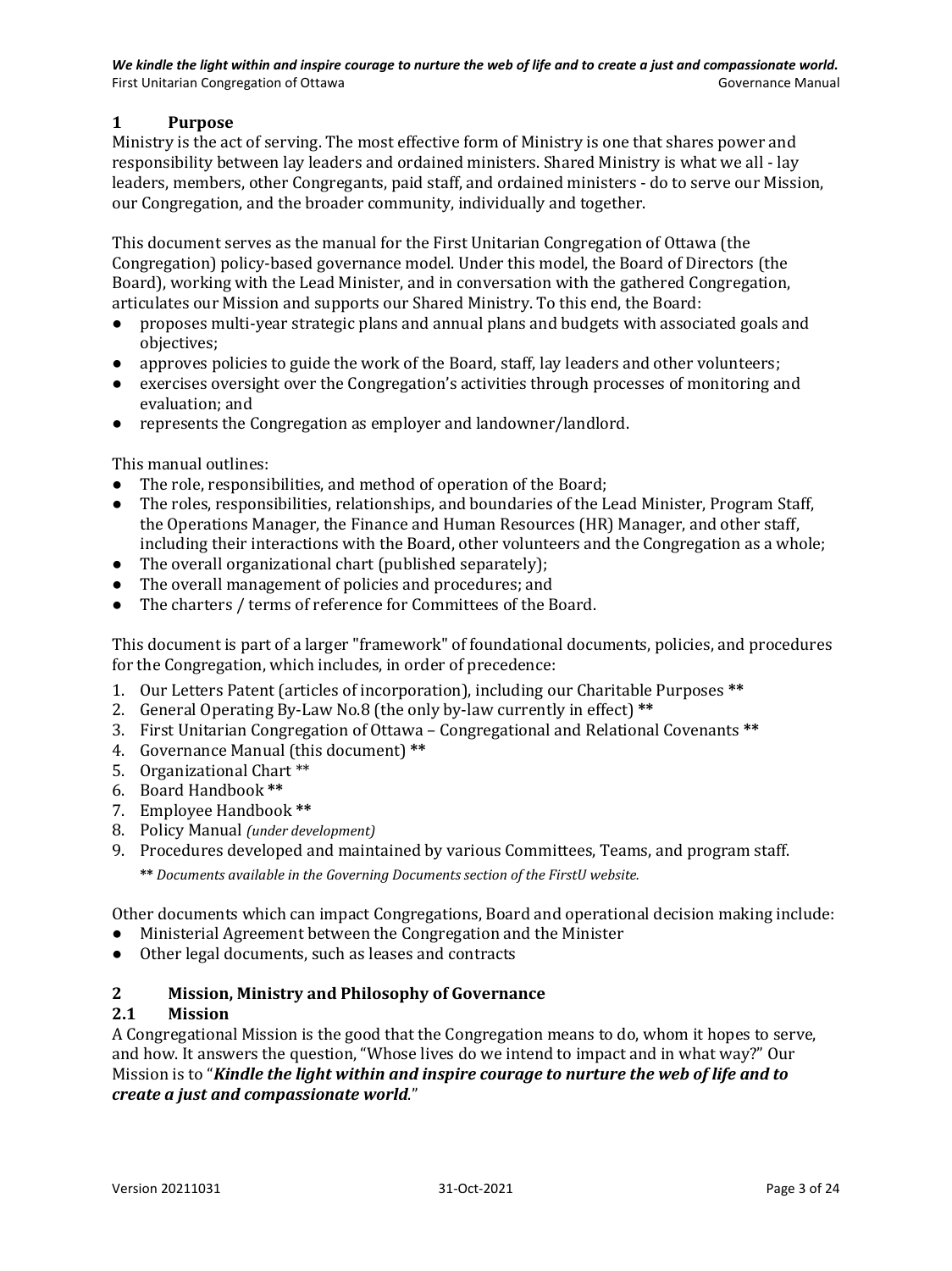# <span id="page-4-0"></span>**2.2 Ministry**

Ministry is the practical work of the Congregation, and consists of choosing means and methods, allocating resources, hiring staff, recruiting volunteers, and giving them leadership and support that will enable them to serve the Mission of the Congregation. Ministry is best accomplished through empowered Ministry teams of people who share a sense of calling to particular forms of service. The Lead Minister, in collaborative partnership with the Board, is responsible for directing the Congregation's Ministry in accordance with Congregational policies.

# <span id="page-4-1"></span>**2.3 Shared Ministry**

Shared Ministry lives out the affirmation that all people are called to Ministry. As members of a faith community, we are invited to serve together in a spirit of mutuality as partners. Working cooperatively, we strive to discover, develop, utilize, and support the gifts of each person and, as responsible stewards, to participate in the ongoing creative and restoring activity in our communities and the world.



# <span id="page-4-2"></span>**2.4 Philosophy of Governance**

The focus of the Board is to serve the Congregational Mission and Ministry, and it will lead and govern through a policy-based governance framework. It will do so by:

- Discerning and articulating a multi-year strategic plan, in conversation with the Congregation;
- On an annual basis, highlighting objectives and enabling actions to the focus of the coming year;
- Approving written policies to guide the work of the Board, staff, and lay leaders who carry out the plan, objectives and enabling actions in support of the Congregational Mission; and
- Evaluating progress towards implementation of key actions and the achievement of these objectives.

The goal of this approach is to have the Board, staff and other lay leaders carry out their work collaboratively and openly, within a framework of clearly articulated roles, accountability, and decision-making authority, in accordance with our *Congregational and Relational Covenants*.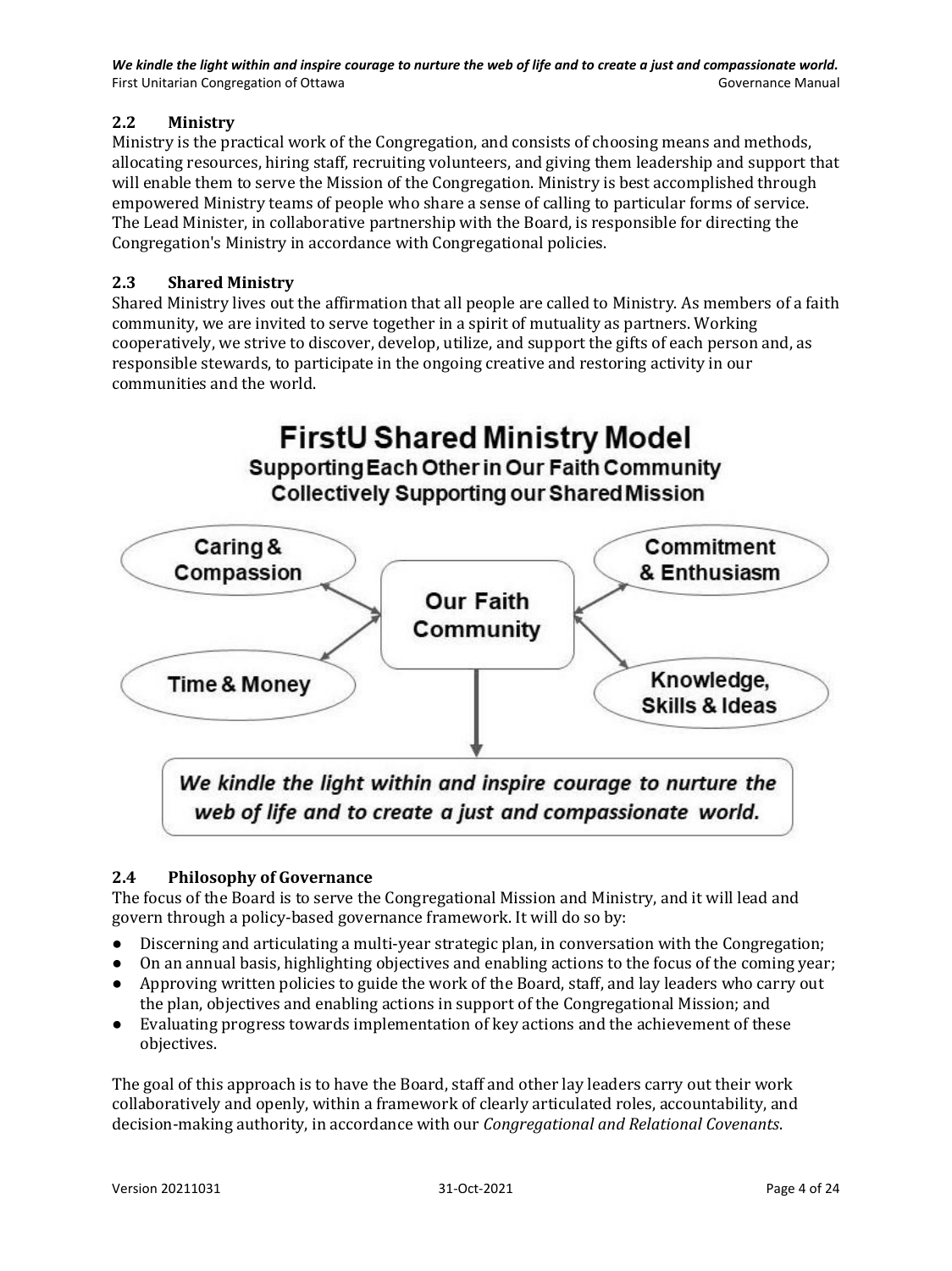# <span id="page-5-0"></span>**3 Congregational Values**

- We are an intentionally inclusive Congregation, which welcomes all people, whatever their religious background, cultural origin, socio-economic condition, sexual orientation, or gender identity.
- Whoever you are, wherever you are on your life's journey, you are welcome here.
- We are seekers looking for meaning and inspiration within the webs of our lives.
- We are learners growing in knowledge and understanding about ourselves, others, and the world around us.
- We are builders working together to create a supportive, inclusive community and a just, compassionate, and sustainable world.

#### <span id="page-5-1"></span>**4 Governance and Management Structure**

See the Organizational Chart available in the Governing Documents section of the FirstU website for Staff, Committees, Teams and Action Groups reporting to the Gathered Congregation, Board and/or Lead Minister.

#### <span id="page-5-2"></span>**5 Board Governance**

#### <span id="page-5-3"></span>**5.1 Committees of the Board**

The Board may establish Committees to help carry out its responsibilities for discernment, strategy, developing policies, and oversight. The establishment of committees is authorized under section 6.01 of *General Operating By-law No. 8*. At the Board's direction, Committees may operate as standing or time-limited bodies. The Board, as a whole, commits to clearly direct all Committees by outlining specific written objectives and restrictions, in accordance with their respective Charters.

The Board has seven active standing committees, the charters of which are in Appendix 1 of this document, and two inactive committees, whose key functions have been reassigned:

Active Standing Committees:

- Campus Planning
- Embracing Diversity
- Finance
- Governance
- Personnel
- Committee on Shared Ministry (CoSM) advises Board, Minister and Congregation. Works with Board, Minister, and Leadership Council to support the work of Shared Ministry at FirstU.

Inactive Committees:

- Audit (key functions re-assigned to Finance)
- Stewardship (key functions re-assigned to Finance and to Shared Ministry)
- Communications and Outreach (now a Team reporting to the Operations Manager)

From time to time, the Board shall appoint ad hoc committees and task forces. Such committees and task forces shall receive a clear written charge that specifies the Board's objectives, desired work products, and a time frame for completion of the task. Whether standing or ad hoc, such committees and task forces do not speak for the Board.

#### **NOTES:**

The Nominating Committee is a committee of the Gathered Congregation, and its role, objectives and restrictions are defined in section 6.02 of *General Operating By-law No. 8*.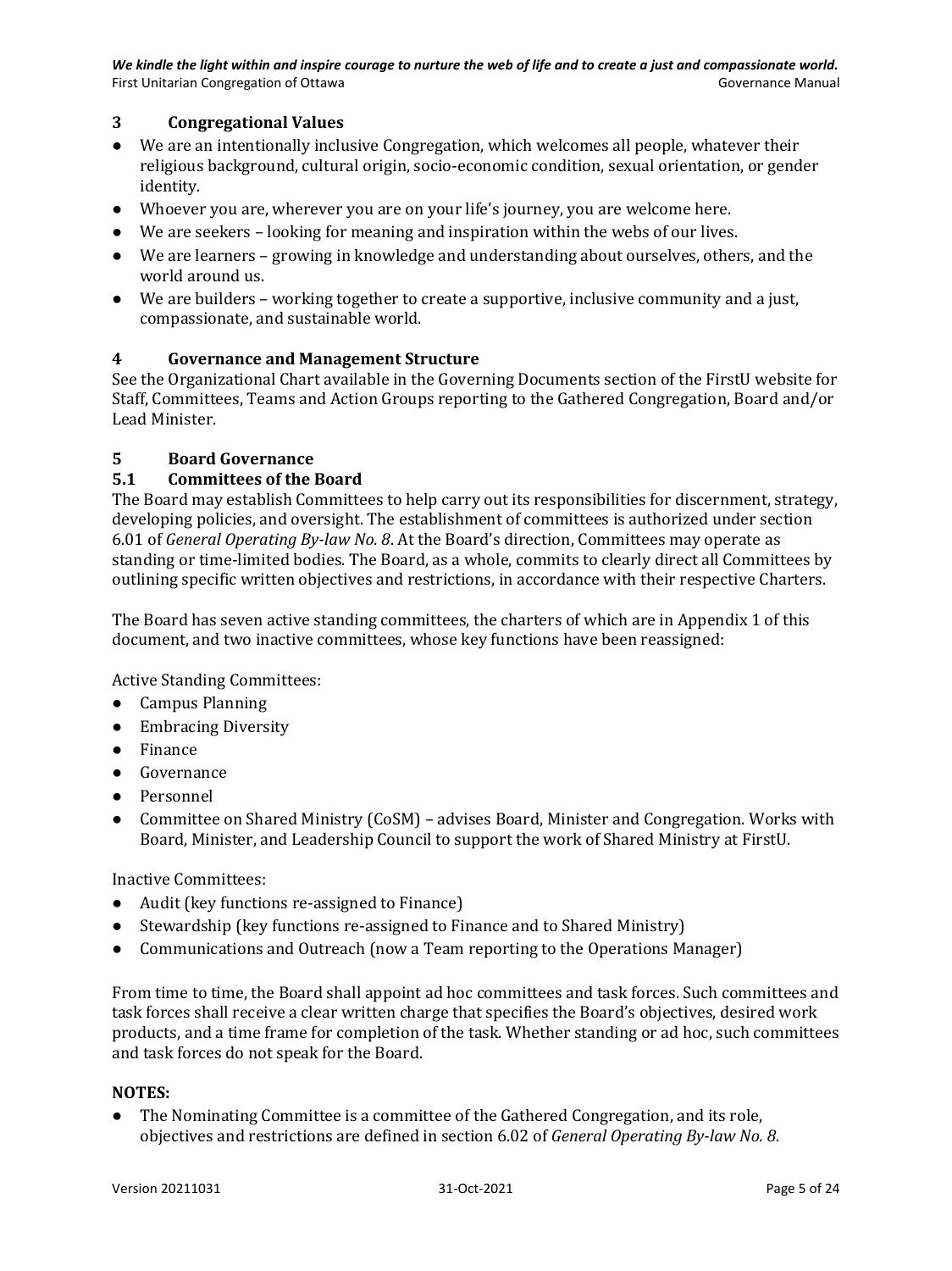● A Ministerial Search Committee can be established when a vacancy in the position of Lead Minister occurs. Its role, objectives and restrictions are defined in section 7.03 of *General Operating By-law No. 8*.

#### <span id="page-6-0"></span>**5.2 Conflicts of Interest**

Directors shall carry out their duties with undivided loyalty to the Congregation and its Mission. Section 5.10 of *General Operating By-law No. 8* outlines the minimum requirements for Disclosure of Interest. This section provides additional precision and detail.

Conflicts of interest arise when:

- A Director, or Relation of a Director, has interests or duties that interfere with the Director's duty of loyalty to the Congregation, or stands to gain or lose financially because of a proposed action of the Board. Any action affecting a staff member creates a conflict for a Director if they are a Relation of that Director.
- A Director cannot set aside their personal preferences as an individual consumer of the Congregation's services to vote in support of the whole Congregation and its Mission.
- A Director faces any other situation that impairs or reasonably appears to impair their ability to act in support of the best interests of the whole Congregation and its Mission.

A Relation of a Director is defined as any individual to whom the Director is related or with whom the Director has a close personal, business or political relationship, or any corporation or other legal entity, whether for profit or not for profit, that employs the Director or in which the Director has a substantial ownership interest, or for which the Director is an officer or director.

The Board shall annually require its Directors to disclose, in writing, all existing or foreseeable conflicts of interest. Disclosure forms shall be kept by the Secretary. If an item of business arises in which any Director reports that a conflict of interest may exist, the affected Director may withdraw or ask the Board for guidance. In the latter case, the Board (minus the affected parties) shall determine how to handle the situation. Depending on the nature of the conflict and the kind of remedy through which the interests of the congregation can be effectively protected, possible responses include:

- **Disclosure**: The Director shall file a supplemental disclosure form, but then may continue to participate and vote as usual.
- **Recusal**: The Director shall disclose the conflict and withdraw from the meeting while the item is under discussion or voted on.
- **Resignation**: The Director shall resign from the Board.

#### <span id="page-6-1"></span>**5.3 Discipline and Removal of Directors**

Section 4.02 of *General Operating By-law No. 8* details all mandatory qualifications that a Director must fulfill. Section 4.06 describes the circumstances under which a Director ceases to hold office. And sections 4.08 and 5.10(e) define how and when a Director can (and should) be removed from office. This section provides additional precision and detail.

The Board can trigger removal of a Director if it determines that a Director no longer fulfills all of the qualifications to be a Director, which include abiding by the governing documents of the Congregation. However, before exercising this power, the Board will notify the Director in writing of its intent and offer the opportunity for a hearing before the Board. Pending such a hearing, the Board may suspend the Director's voting privileges if necessary to protect individuals or the Congregation from harm. The governing documents include this Governance Manual, so reasons for discipline or removal could include repeated, serious violations of the Board covenant or violation of the conflict of interest provisions above.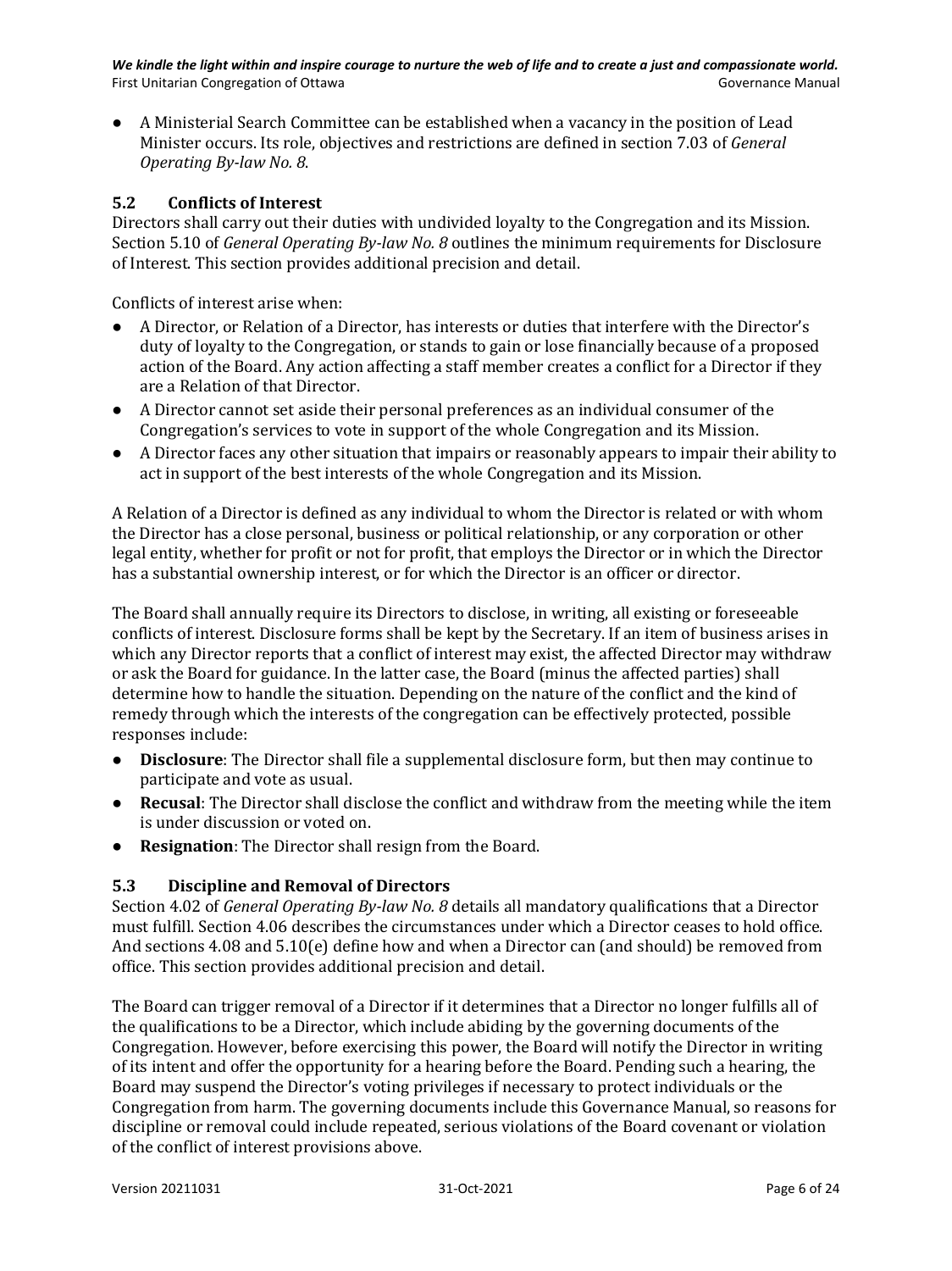# <span id="page-7-0"></span>**6 Duties and Authorities**

#### <span id="page-7-1"></span>**6.1 Board of Directors**

Authority of the Board of Directors is described in section 4.03 of *General Operating By-law No. 8*. The Roles and Responsibilities of Directors can be found in Appendix C of the *Board Handbook*.

## <span id="page-7-2"></span>**6.2 Officers**

The specific duties and powers of the Officers of the Congregation are described in section 8.02 of *General Operating By-law No. 8*. The Roles and Responsibilities of the Officers of the Congregation can be found in Appendices D1-D4 of the *Board Handbook*.

#### **6.3 Lead Minister**

The Duties of the Lead Minister are detailed in sections 7.01 and 7.02 of *General Operating By-law No. 8*, and further detailed in the Ministerial Agreement between the Congregation and the Minister.

If the Lead Minister is absent for an extended period, the administrative and managerial duties of the Lead Minister shall be undertaken by an Executive Committee composed of two Directors identified by the Board and either the Operations Manager or the Finance and HR Manager, as recommended by the Lead Minister if available.

#### <span id="page-7-3"></span>**6.4 Delegation to the Operations Manager and to the Finance and HR Manager**

The Lead Minister shall appoint a person to be the Operations Manager and a person to be the Finance and HR Manager, who shall serve in these roles as long as they retain the confidence and trust of the Lead Minister, to whom these people will directly report. The Operations Manager shall ensure the provision of administrative, communications and support services, to and for FirstU, in accordance with, and as limited by, policy. The Finance and HR Manager shall ensure the provision of financial management and accounting services to FirstU, shall manage and maintain FirstU's consolidated database (Power Church), and shall ensure the administration of the personnel policies and the provision of human resource operations, all in accordance with, and as limited by, policy.

#### <span id="page-7-4"></span>**6.5 Hiring Approval**

It is required that during the hiring processes for the Operations Manager and the Finance and HR Manager, the Lead Minister use a search committee consisting of at least one other staff person, one Board member (Director), and one member who is an active participant on one of our Ministry teams. The Senior Staff (Operations Manager, Finance and HR Manager, Director of Religious Exploration and Director of Music), working under the authority of the Lead Minister, are authorized to hire for any vacant paid staff position within their portfolios that have budget approval. New positions, or positions that cannot be filled under the current budget, require Board approval. The Board must be notified of all employment contracts. The Board will also be advised of any major changes to job descriptions.

#### <span id="page-7-5"></span>**6.6 Hiring Process**

The Senior Staff, with advice from the Finance and HR Manager, shall create and publish processes for hiring that:

- Establish equitable hiring practices.
- Strive to develop a reasonable pool of candidates for each open staff position.
- Inform and engage stakeholders who will interact with the position.
- Evaluate candidates effectively and ensure appropriate background investigations and testing.
- Notify the Board when a new employee is hired.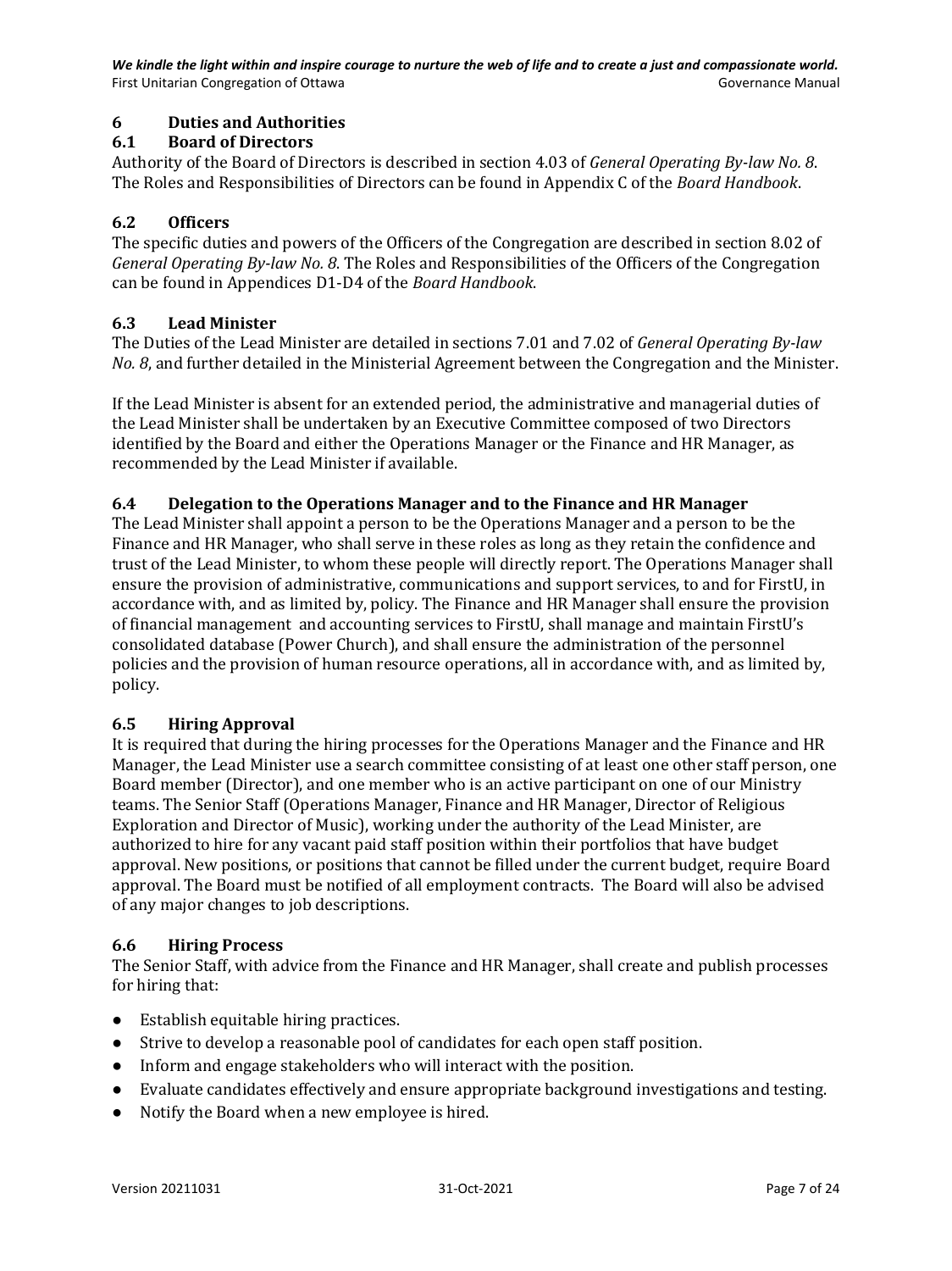# <span id="page-8-0"></span>**6.7 Compensation & Benefits**

The authoritative listing of employee protections and benefits can be found in Section B of the *Employee Handbook*, and further elaborated in individual employment contracts. With respect to employment, compensation, and benefits to employees, consultants, contract workers, and volunteers, the Senior Staff, working under the authority of the Lead Minister, shall not negatively affect the fiscal or institutional integrity of the Congregation. Accordingly, the Lead Minister and Senior Staff, with advice from the Personnel Committee and the Finance and HR Manager, shall:

- Maintain individual employees allocated professional expenses within limits established by the Board;
- Not promise or imply permanent or guaranteed employment without Board consent; and
- Establish staff compensation and benefits that are consistent with other Congregations and organizations of similar size, demographics and geographic location.

The Personnel Committee will coordinate periodic compensation studies and make recommendations to the Board regarding adjustments in Congregation compensation scales - see appendix 1.7 for the committee charter.

# <span id="page-8-1"></span>**6.8 Delegation to others**

Responsibility for specific areas of Ministry or operations may be delegated to teams, councils or other groups (collectively referred to as 'teams'). All teams are linked through staff, or in some cases through other teams or committees, to the Board for the purposes of strategic direction, policy and accountability. Staff and teams are expected to work together collaboratively to carry out their roles and responsibilities, providing mutual support and guidance as needed to contribute to the success of the Ministry. To assist teams to function effectively, and to ensure their mandates, boundaries and relationships are clear, teams, in collaboration with staff, will develop terms of references which clearly define the following elements. Please also see the *Policy on Teams* for further details.

- roles and responsibilities
- reporting relationships and requirements
- authority and limits to authority
- processes around finance and tracking of expenses
- composition of team
- methods of appointment and term limits.

#### <span id="page-8-2"></span>**6.9 Executive Team**

The Executive Team includes the Lead Minister, President, and one or two other Board members. It acts as a bridge between Board leadership and the Lead Minister, providing support, historical and organizational context, and general advice to the Lead Minister and to Board leadership on policy and on operational and administrative matters as they arise. It also acts as a confidential sounding board on staff-related matters, and can be used to discuss how to deal with issues, including triaging items coming to the Board.

# <span id="page-8-3"></span>**7 Care for people**

# <span id="page-8-4"></span>**7.1 Care for Congregants and Visitors**

The Lead Minister is responsible for taking care to prevent harm to the members, other Congregants, and guests who take part in Congregation activities or use Congregation property, and shall have the power to take all necessary steps to deal with situations where such persons are at risk.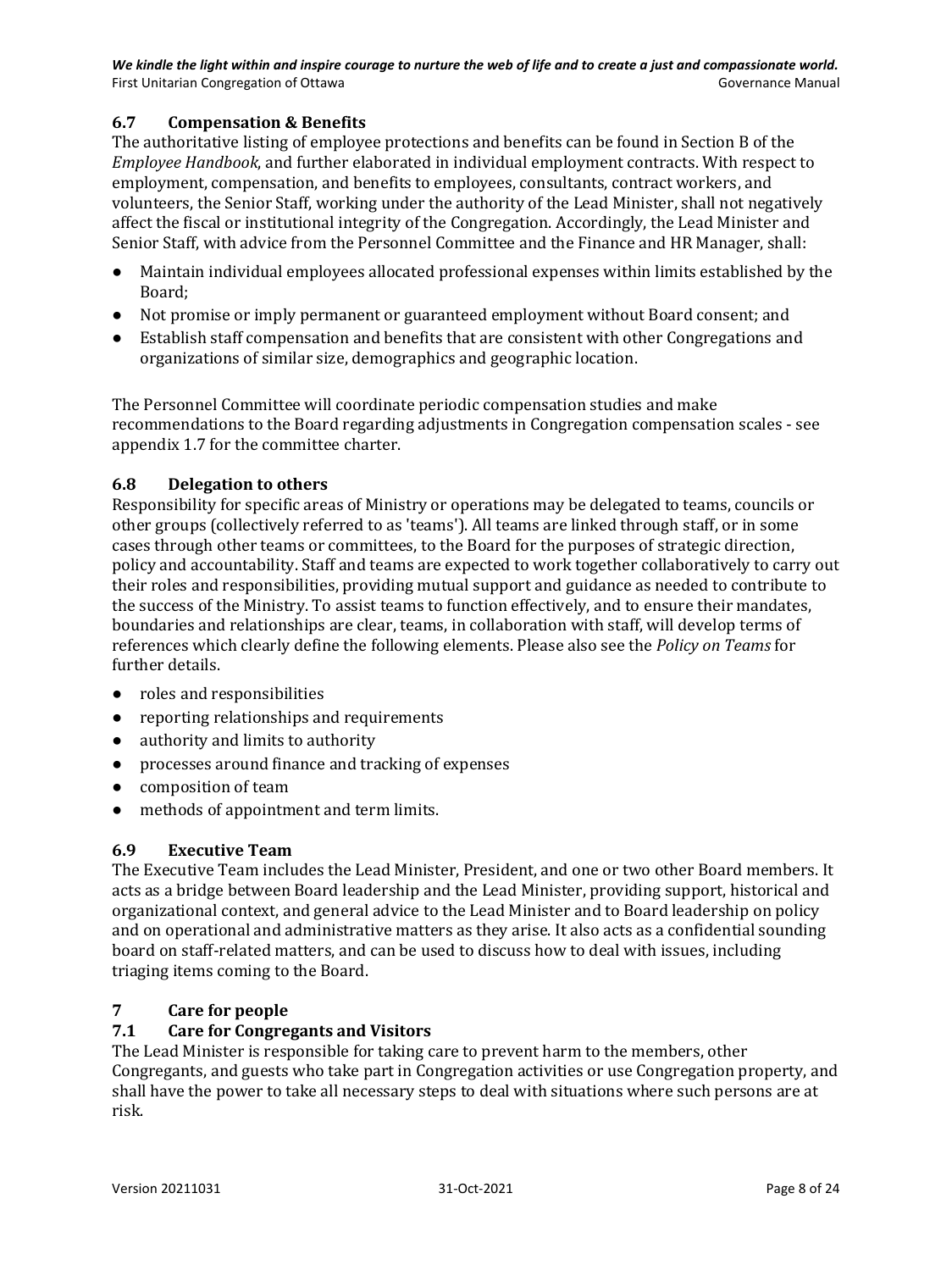# <span id="page-9-0"></span>**7.2 Health and Safety**

The Operations Manager, as the named Health and Safety officer for the Congregation, with the support of the Facilities Manager, shall ensure that all facilities and equipment are maintained in a safe, sanitary, and secure condition, that required licenses and inspections are kept up to date, and that any problems are corrected promptly.

## <span id="page-9-1"></span>**7.3 Emergency Planning.**

The Operations Manager shall maintain a written plan for responding to emergencies such as medical emergencies, fire, toxic conditions, weather problems, threatening communications, power outages, natural disasters, and other circumstances that create or threaten dangerous conditions. The Operations Manager shall also plan for disaster recovery, such as ensuring that all critical FirstU data is backed up regularly and securely stored in an offsite location.

#### <span id="page-9-2"></span>**7.4 Sexual harassment**

Employees, volunteers, and agents of the Congregation are prohibited from acts of sexual harassment against any member or other participant in Congregation activities or any employee or applicant for employment. In response to violations of this policy, the Lead Minister or the Board, if necessary, shall take disciplinary action, which may include termination of employment or membership or exclusion from Congregation property and programs, and report to authorities as appropriate - see also the *Employee Handbook* for the full Sexual Harassment Policy.

#### <span id="page-9-3"></span>**7.5 Child protection**

Because of our special responsibility for children and youth in the Congregation's care, the Director of Religious Exploration shall establish clear, written procedures for the selection, training, and supervision of all Ministry team members who work with persons aged eighteen and younger.

#### <span id="page-9-4"></span>**7.6 Nondiscrimination**

No one acting for the Congregation shall discriminate because of race, colour, age, sex, marital status, sexual orientation, gender identity and expression, disability, national origin or ancestry, economic status, union membership, or political affiliation. Religious opinion and affiliation shall be considered only to the extent that it may (a) be a bona fide occupational requirement, or (b) prevent an individual from being fully supportive of the Congregation's mission and values.

#### <span id="page-9-5"></span>**7.7 Universal access**

The Congregation intends to make its premises and activities accessible to persons with disabilities. To this end our goal is to meet or exceed all legal requirements, and to engage in continual examination of our properties, practices, and attitudes.

#### <span id="page-9-6"></span>**7.8 Whistleblower policy**

The Congregation prohibits adverse actions being taken against employees, volunteers, members, or any other Congregant in retaliation for any lawful disclosure of information relating to:

- a violation of any law or local, provincial or federal rule or regulation,
- mismanagement,
- gross waste or misappropriation of Congregation funds or assets,
- a substantial and specific danger to public health and safety; or
- other alleged wrongful conduct.

Any person found to have so violated this policy will be disciplined, up to and including termination from employment or expulsion from Congregation membership. Allegations of violations of this policy shall be referred to the President, the Lead Minister, or any member of the Board.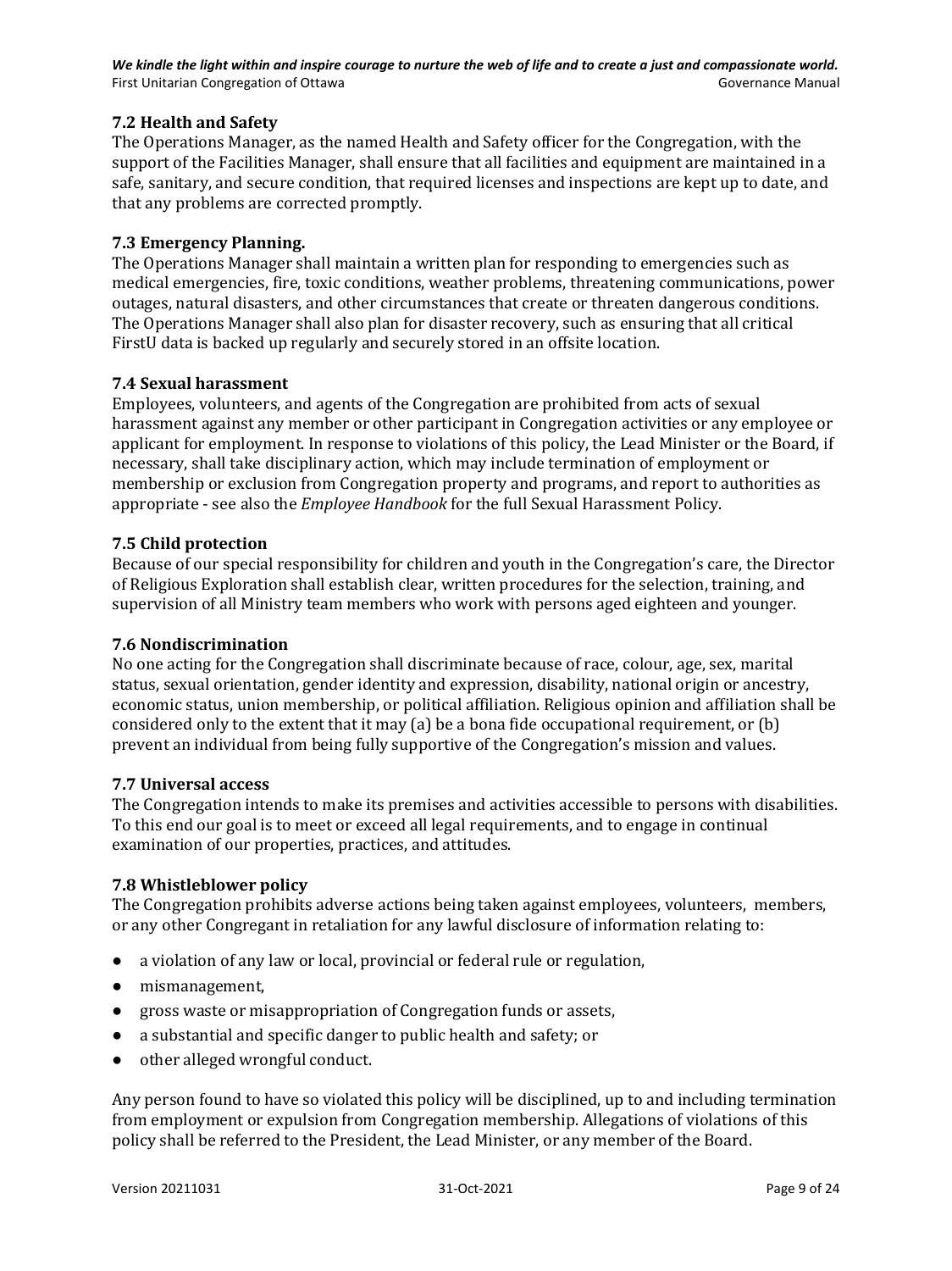# <span id="page-10-0"></span>**7.9 Care for Volunteers**

Our professional staff and lay leaders are collectively responsible for empowering our Ministry and program teams to achieve our Mission within the framework of our policy-based governance model and our *Congregational and Relational Covenants*. The contribution of time and talent by our volunteers, members, other Congregants, and others, is an essential resource for the success of our Shared Ministry and the on-going achievement of our Mission.

In addition to contributing their time, volunteers provide access to their unique skills and experience, and a diversity of backgrounds and perspectives. FirstU acknowledges and values the critical contributions of our volunteers, commits to providing working conditions that are safe and professional, and commits to following best practices in volunteer management and appreciation.

#### <span id="page-10-1"></span>**8 Care for Resources**

#### <span id="page-10-2"></span>**8.1 Financial Management**

The Board holds the fiduciary responsibility on behalf of the Congregation and holds overall responsibility for oversight of the financial health of the Congregation. Fiduciary responsibility means a legal responsibility to act in the best interest of the Congregation, or entrusted with the care of money or property on behalf of the Congregation.

The Lead Minister holds overall responsibility for implementation of the financial decisions of the Board and Congregation and is responsible, together with staff members in their areas of responsibility, for making day-to-day financial decisions within the parameters of the annual Congregation budget and the authorities set out in the Congregation's financial policies.

The Treasurer and Finance Committee advise and assist the Board on financial matters.

The Finance and HR Manager:

- Shall keep the Treasurer and Finance Committee fully informed on a regular basis of the Congregation's ongoing financial status, and shall inform the Board in a timely manner of any projected material deviation from the current approved budget.
- Shall, in consultation with the Treasurer and Finance Committee, liaise with the external investment manager to invest Congregational funds under the direction of the Board.
- Shall not use donor-restricted funds in violation of donor restrictions or trust provisions, although it remains the job of the Board to approve all restricted gifts.
- Shall not jeopardize the Congregation's tax-exempt status under local, provincial, or federal law.
- Shall not incur ongoing debt or raise the capacity to incur debt on behalf of the Congregation. Only the Board may approve increases to the total borrowing capacity of staff credit cards, changes to lines of credit, or other borrowing in advance. This restriction does not preclude taking out temporary debt (90 days or less) using already approved sources such as credit lines and credit cards.
- May apply for external grants, in consultation with the Treasurer and Finance Committee, provided the grants are consistent with objectives of the Congregation, and do not obligate the Congregation to expenditures that would jeopardize fiscal integrity. The Board shall be notified of grant activity and the Board must formally accept any grants on behalf of the Congregation.

#### <span id="page-10-3"></span>**8.2 Asset Protection.**

The Operations Manager and Finance and HR Manager are responsible for preventing harm to the Congregation's reputation and assets and shall develop administrative practices, and procedures designed to prevent such harm, and report promptly to the Board on any significant shortcomings in their implementation.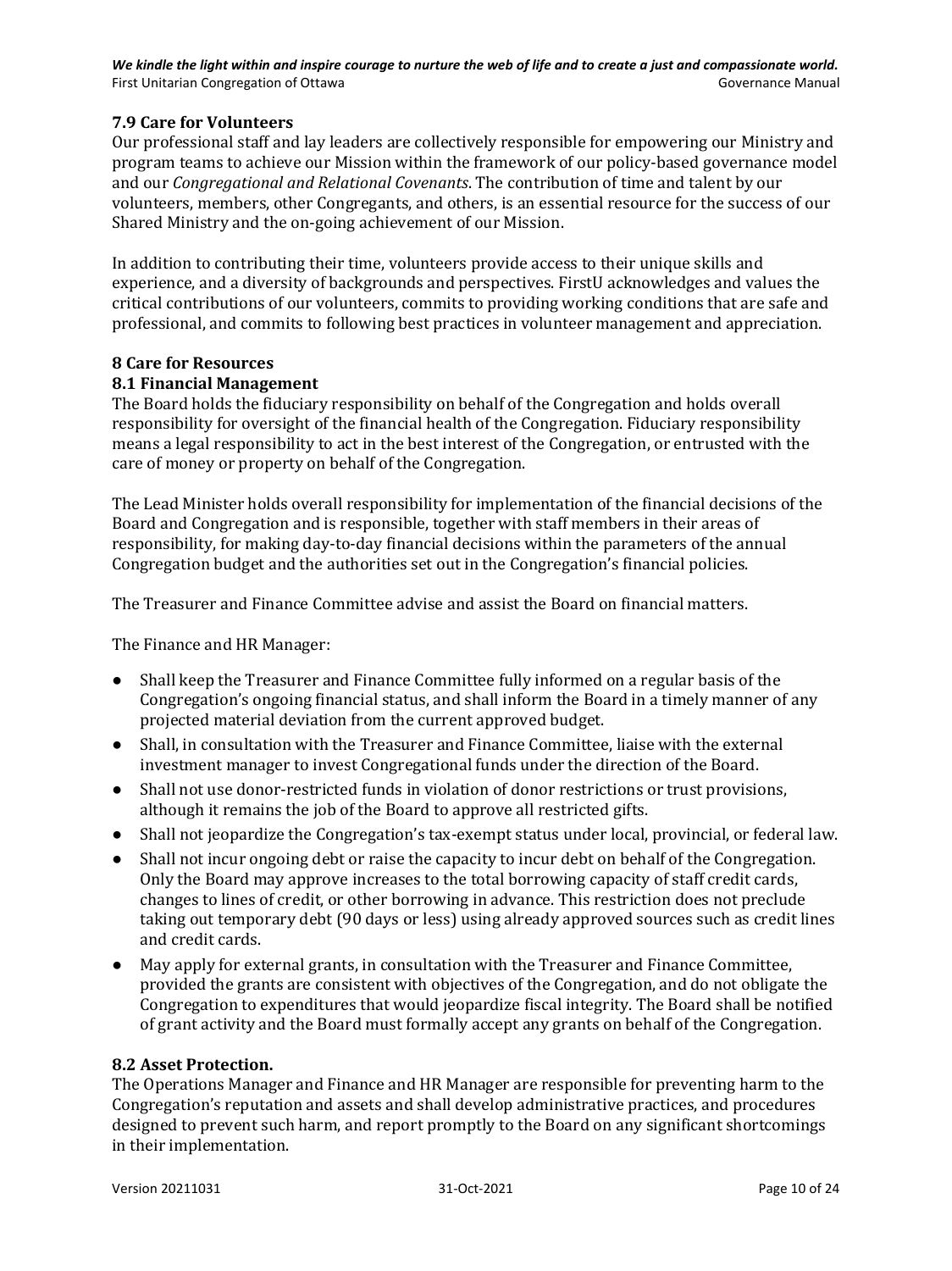- Financial controls. The Finance and HR Manager is responsible for all financial records and for ensuring that written procedures govern the handling of receipts, access to cash and bank balances, approval of expenditures, payment of invoices and other obligations, and management of invested funds.
	- $\circ$  The functions of record keeping, bank reconciliation, and cash disbursements shall primarily be the responsibility of the Finance and HR Manager, with oversight by the following authorized persons: Board Officers (President, Vice President, Secretary and Treasurer) and Lead Minister. A minimum of two authorized persons must approve any cash disbursement, and such persons may not be related, either by marriage, adoption, biology, or through shared business interests.
	- $\circ$  Congregation accounting records shall be reconciled with financial institution statements as often as those statements are issued, and copies of such reconciliations shall be provided to the Treasurer.
- The Finance and HR Manager is responsible for ensuring the Congregation's financial records follow accounting practices that are reasonable and appropriate to Congregations of similar size. Particular care shall be taken to distinguish between donor restricted, externally restricted, and internally restricted funds.
- Written procedures shall govern the retention and destruction of the Congregation's documents, giving definite retention periods for classes of financial, business, pastoral, personnel, and corporate records in both paper and electronic forms. Such procedures shall conform to applicable laws and regulations. The Finance and HR Manager is responsible for financial and human resource records, membership records managed through a database, Canada Revenue Agency records, document archives, service contracts, and Board and Finance Committee minutes. The Operations Manager is responsible for all other records.
- The Operations Manager shall maintain adequate insurance to protect against property losses at replacement value and liability for injuries to others, less reasonable deductible and/or coinsurance limits. Insurance coverage shall include both corporate liability and personal liability of Directors and staff, taking into account pertinent statutory provisions and exemptions applicable to Ontario non-profit organizations. The Board shall annually review and approve the insurance coverage.
- The Operations Manager shall delegate resources to maintain the Congregation's property and equipment in good working order, subject to reasonable wear and tear. The Operations Manager shall discuss all relevant property and equipment costs with the Finance and HR Manager before incurring expenses, ensuring compliance with all financial and governance policies.
- The Administrative Team (Operations Manager and Finance and HR Manager) shall delegate resources to protect the Congregation's intellectual property, information, files, and other intangible property from significant damage or loss.

#### **8.3 Capital reserves and endowments**

The Legacy Fund, comprised of the Legacy Endowment Fund and Internally Restricted Legacy Fund, is the primary source of capital reserves for the Congregation. The Finance and HR Manager, working with the Treasurer and the Finance Committee, shall maintain written financial records for the funds, including donations and their allocation. The outside investment firm shall provide quarterly reports on performance, contributions and withdrawals.

#### <span id="page-11-0"></span>**9 Communications**

Good communication within the Congregation and with the outside world is a responsibility that is shared among all members of our community. It helps us embody our principles, connects us to each other, and helps us welcome new people into our Congregation.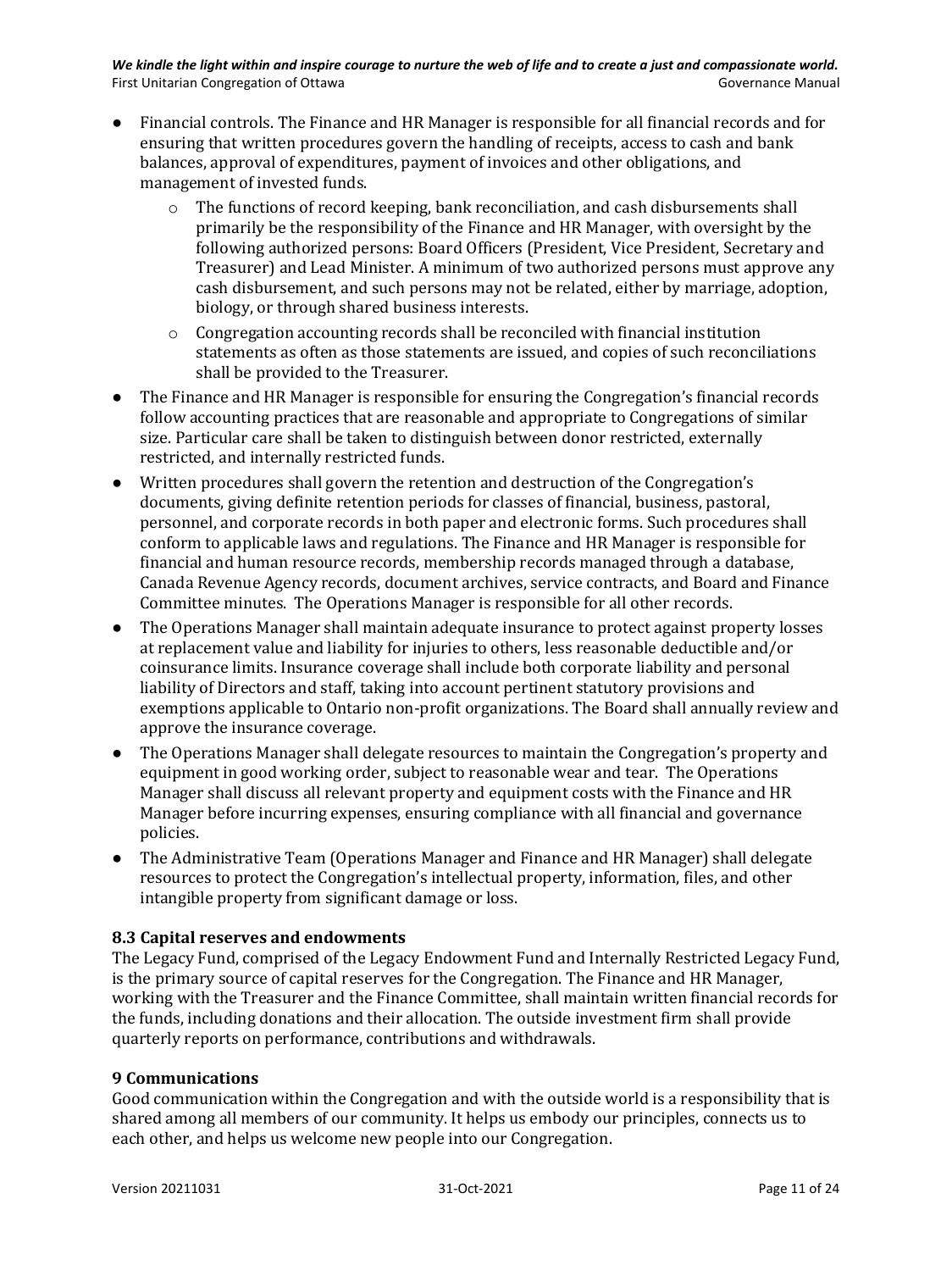# <span id="page-12-0"></span>**9.1 Covenant**

Our *Congregational and Relational Covenants* guide our relationships with each other. When problems arise, we endeavor to talk with, rather than about, each other to resolve our issues. The Congregation will review and reaffirm the covenants every 5 years.

# <span id="page-12-1"></span>**9.2 Right Relations and Conflict Resolution**

Our *Conflict Resolution Policy* outlines the conflict resolution process for congregants and staff. This process includes a Right Relations team, established by the Lead Minister, to support congregants dealing with concerns or conflicts within our community. In some cases, matters may be referred to the Board. Egregious violations can result in termination of employment or expulsion from Congregation membership. Our *Disruptive Behaviour Policy* provides some additional detail.

#### <span id="page-12-2"></span>**9.3 Internal Communications**

Members, other Congregants, and visitors can expect clear, easily accessible information to enable them to participate fully in congregational activities and processes.

Program staff and volunteers should promote the activities they are organizing through a variety of internal communications tools, with the help of office staff. The Board is responsible for transparent reporting on its deliberations and decisions, including making its meeting minutes available to members. The Lead Minister must also ensure information about the congregation and its processes, such as how to become a member, are readily available to congregants and visitors.

# <span id="page-12-3"></span>**9.4 External Communications**

Our external communications will enhance our image, support our vision, and attract an increasing number of visitors. Our Congregation will be visible in the community as a strong, alternative, religious voice.

# <span id="page-12-4"></span>**10 Planning**

#### <span id="page-12-5"></span>**10.1 Strategic Plan**

The Strategic Plan identifies the major choices we have made about how we will achieve our Mission. In partnership with the Lead Minister and with input from staff and other Congregational stakeholders, the Board develops a strategic plan at least every 5 years, and updates it yearly. The plan addresses the following:

- **Ministry** a systematic design to engage the talents and interests of individual members to align with the mission and values of the Congregation through careful programming, including the regular review of efficacy and uptake of our programs.
- **Membership development** an overarching plan to reach new members and to retain current membership in the Congregation.
- **Capital expenditures**  projects the timeline for capital expenditures as well as specifies a contingency plan for emergency expenditures.
- **Multi-year Resource plans**

#### <span id="page-12-6"></span>**10.2 Annual Plan**

The Annual Plan translates the major choices identified in the Strategic Plan into SMART (Specific, Measurable, Achievable, Realistic, Timely) objectives for the coming year. It contains enough detail to make it possible for the Congregation to hold the Board and Lead Minister accountable. The Board develops the Annual Plan, in partnership with the Lead Minister, and with input from staff and other Congregational stakeholders, and reviews and updates it quarterly. The plan includes the following elements:

#### ● **Ministry objectives**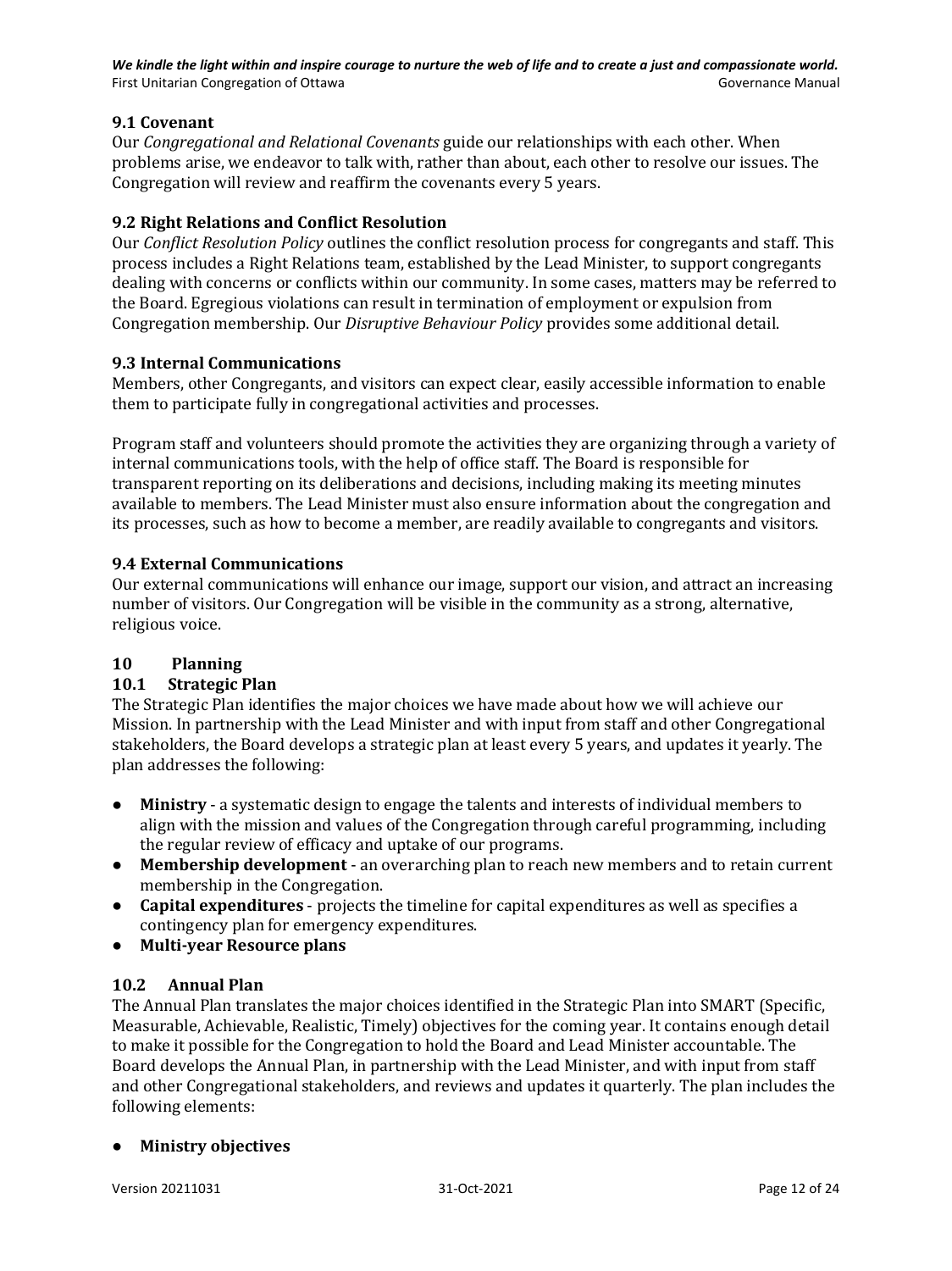# ● **Membership development objectives**

- **Capital Budget**  the Treasurer works with the Finance and HR Manager, and other Congregational stakeholders as required, to produce the annual capital budget, which is then reviewed by the Finance Committee and presented to the Board for approval. After the Board has approved the budget, it shall then be presented to the Congregation for approval.
- **Operating Budget** The Treasurer works with the Finance and HR Manager, and other Congregational stakeholders as required, to produce the annual operating budget, which is then reviewed by the Finance Committee and presented to the Board for approval. After the Board has approved the budget, it shall then be presented to the Congregation for approval.

#### <span id="page-13-0"></span>**11 Monitoring**

The Ministry Team (staff, committees, volunteers) and Board shall engage in a continual process of monitoring, feedback and continuous learning. The purposes to be accomplished through monitoring, review and evaluation (see Sections 12 and 13 below) are to foster excellence in Ministry work by encouraging open communication and regular feedback among all whose work contributes to achieving the Congregation's Mission, to help the Congregation to focus on its objectives as adopted by the Board, and to ensure adherence to Board policies.

- **Financial reports** Financial statements shall be provided by the Finance and HR Manager, and shall show overall financial performance compared to budget and highlight significant financial or operational issues. Timely quarterly statements shall be included in Board Minutes. Such statements shall be reviewed and recommended by the Treasurer and the Finance Committee (see Appendix 1.6 for the Finance Committee charter).
- **Staff reports** The Lead Minister supported by other staff, each responsible for their functional area, is responsible for regular written reports from the Ministry Team to the Board. Reports shall focus on progress on priorities, as set by the Board, and on compliance with Board policy.
- **Objectives and Priorities reports** The Committee on Shared Ministry, working with staff and committee/team leads, will review and report regularly on the achievement of annual objectives and priorities, highlighting specific areas where Board action may be required to assist with achievement of the objectives.
- **Board inquiries** The Board shall call upon Ministry Team staff and lay leaders on a planned basis through the year to report more fully on the Congregation's work in a given area, and to contribute expertise, information, and leadership. The purpose of these reports is to support the Board's learning and reflection on major areas of the Congregation's Mission, such as worship, religious education, social justice, membership development, and stewardship of Congregational resources. From time to time, the Board may inquire into specific questions of policy compliance, organizational concerns, or other serious issues by appointing a committee or outside consultant to assess some aspect of Congregation program or organizational functioning.
- **Financial audit** Finance and HR Manager shall engage a qualified professional to conduct an audit of the Congregation's financial records and processes as required by law. The Congregation appoints or reappoints the auditor at the Annual General Meeting, on the recommendation of the Finance Committee. The auditor's report will be presented in writing to the Board upon completion.

#### <span id="page-13-1"></span>**12 Performance Evaluation**

The ongoing success of the Congregation requires regular objective assessment of the performance of all Ministers, paid staff, contracted employees, and of the Board. All parties should engage in regular dialogue about the reasonableness of objectives given resource limitations and other constraints as part of maintaining a learning culture that emphasizes openness, respect, and fairness. Performance evaluations are a structured and formalized aspect of this practice and should strive to emphasize both the positive and negative aspects of performance measured against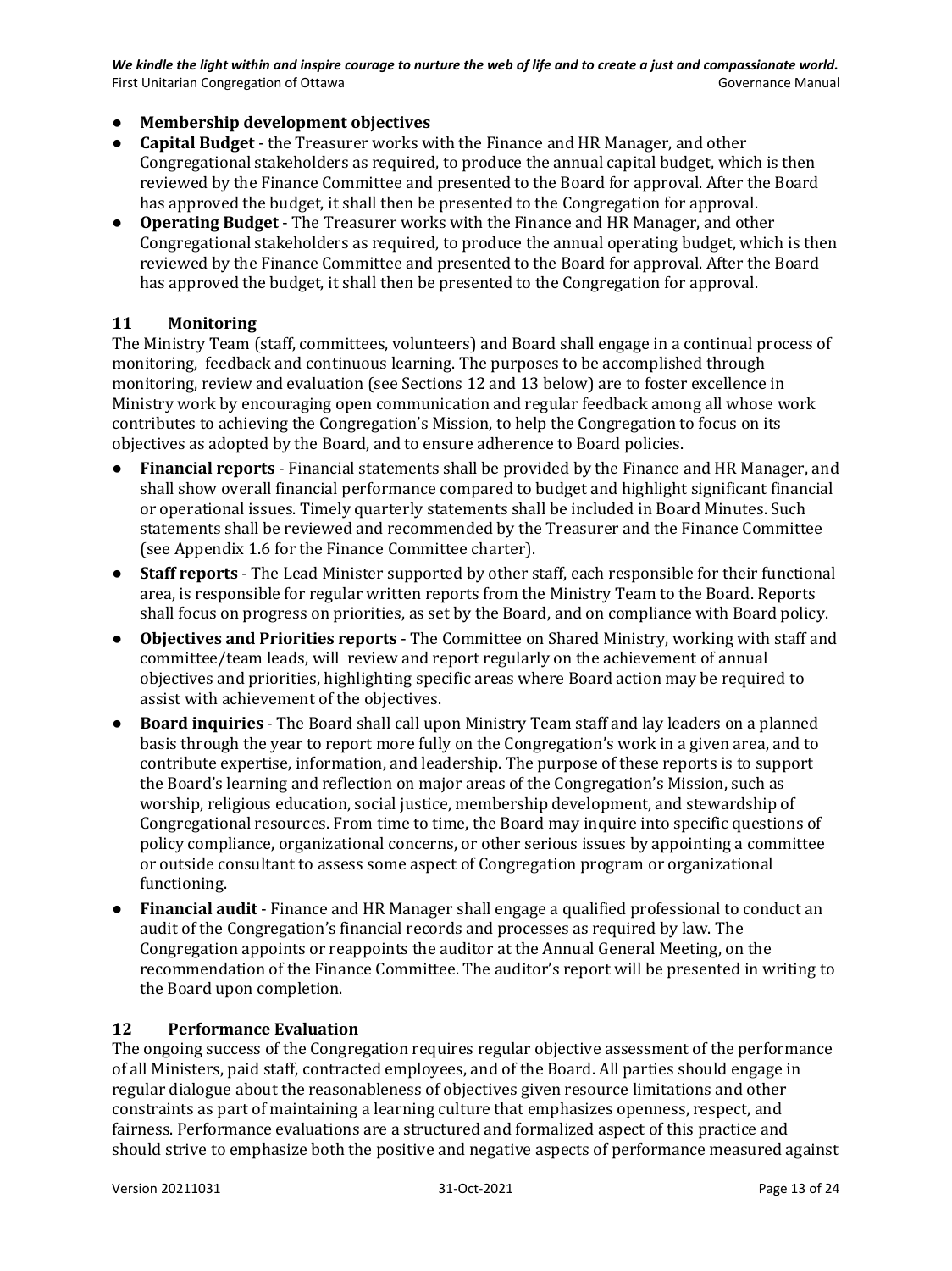jointly negotiated tasks and objectives. Where deficiencies are identified, the emphasis should always be on what and how to improve going forward.

## <span id="page-14-0"></span>**12.1 Lead Minister Evaluation**

The Board is responsible for the annual evaluation of the Lead Minister. The Board should review the Lead Minister's performance in the various areas of their Ministry, providing constructive and actionable feedback, and should provide specific suggestions for professional growth. As part of the evaluation process, the Committee on Shared Ministry should review the Lead Minister's accomplishments against annual objectives and priorities and will recommend to the Board bonus increases to the Lead Minister's salary when such bonuses are included in the employment contract.

#### **12.2 Board Evaluation**

The Board should undertake a formal self-evaluation every 2-3 years in order to maximize its individual and collective effectiveness. The Lead Minister's should contribute to this Board selfevaluation with a focus on Board effectiveness in fulfilling its role, the quality of the overall working relationship that exists between the Board and the Lead Minister, and the effectiveness of communication of policies and feedback between the Board and Lead Minister.

# <span id="page-14-1"></span>**12.3 Evaluation of other personnel**

The Lead Minister is responsible for the evaluation of any other Ministers in the congregation, including Intern Ministers. The *Employee Handbook* covers evaluation of all other personnel employed by the congregation.

# <span id="page-14-2"></span>**13 Program Assessment**

As a Mission focused learning organization, the Congregation's programs, activities and processes should be assessed at regular intervals to ensure that they continue to effectively serve the Mission and long-term Vision of the Congregation, and that they continue to meet the changing needs of the Congregation and its members.

The Board and the Lead Minister, working with the Committee on Shared Ministry (CoSM), will monitor and nurture the health of the ministries of the Congregation through regular reviews and assessments. The CoSM will coordinate periodic assessments of the congregation's shared ministries, with the goal of assessing programs every 3 to 5 years against the long-term vision of the congregation. The methodology of such reviews will be determined by the CoSM, with input and direction from the Board and the Lead Minister, and will reflect an understanding that program effectiveness hinges upon team effort.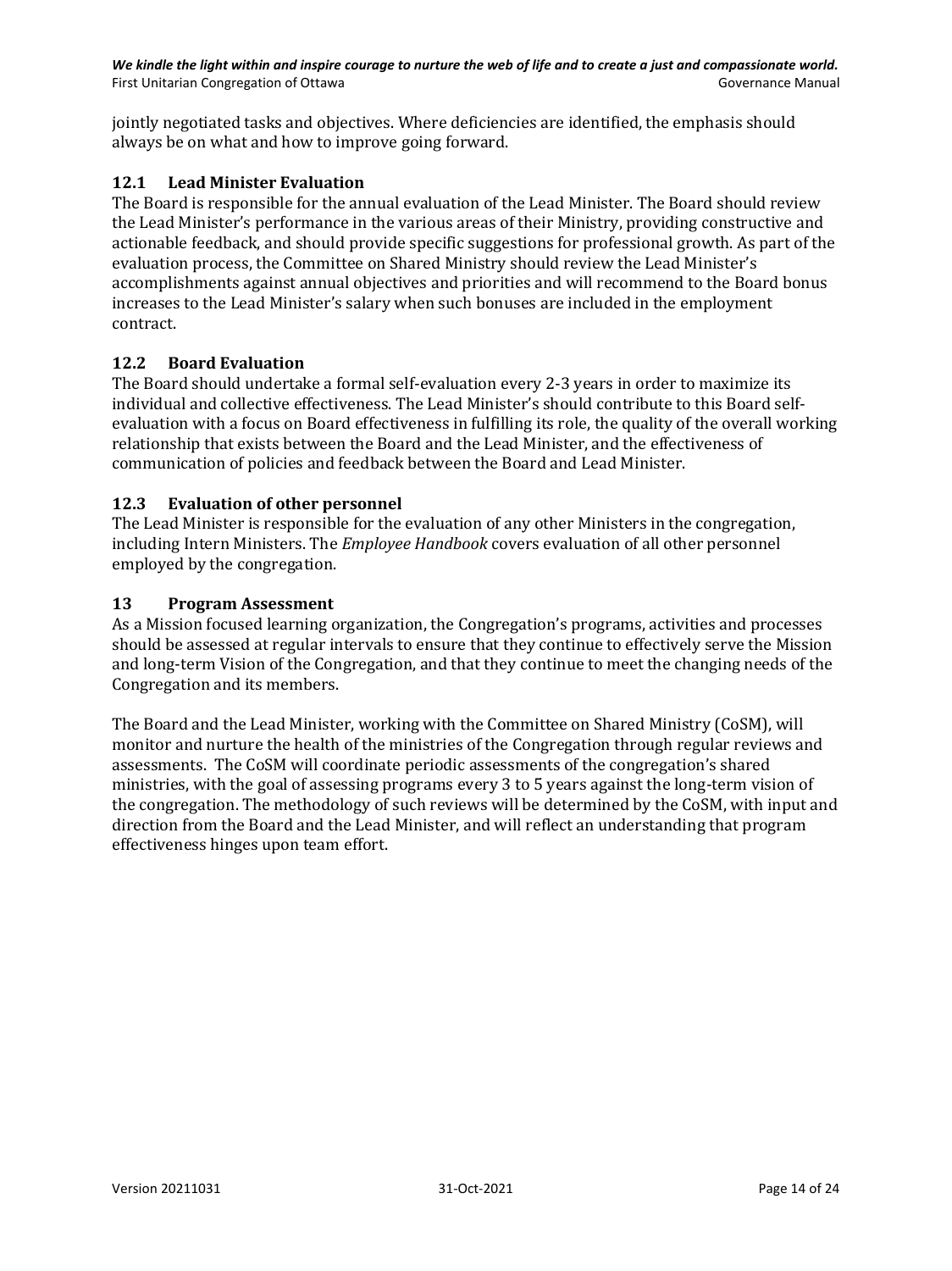# <span id="page-15-0"></span>**Appendix 1 – Charters for Active Committees of the Board**

<span id="page-15-1"></span>**1.1 Campus Planning Committee (last updated August 2020)**

**Mission or Purpose:** Assist the Board and the Congregation by studying, providing advice and making recommendations for policies and plans related to campus planning.

The Committee has a long-term planning and policy focus with respect to how we use our campus, including features such as the land, buildings, landscaping, green space, parking, road and other access, with due consideration to both internal and external factors. External factors include impacts of climate change and macro shifts in social equity and health, City of Ottawa planning policies, environmental policies, building codes and decisions, and the evolution of neighbouring properties and their uses. This Committee is guided by a document approved by the Congregation in 2018 titled "Goals and Guiding Principles for Development of the Unitarian Campus" and will be further guided by future Congregational visioning exercises.

The above distinguishes the Committee's charter from the charter of the Congregation's Property Team that reports to staff and focuses on planning and implementing maintenance, repairs and improvements to the Congregation's own building and common lands on our campus.

As a result of the planned light rail transit (LRT) station at Cleary and Richmond Road and other factors, there is expected to be rapid intensification of development in the vicinity of the campus. The CPC is to obtain input from the Congregation, to work with professional planners, legal, ecological and economic and other advisors and potential partners in land development, to consult with neighbours and other parties potentially impacted by campus development and to prepare and put forward for consideration site plans and land use plans for the future development and use of the campus. Those plans should be designed to enable the Congregation to responsibly and effectively manage its property and to work towards achieving the social, spiritual, environmental and other goals of the Congregation.

No development can occur on the campus without the approval of the Congregation.

#### **Responsibilities:**

- Review new FirstU policies with regard to site planning and propose changes as necessary.
- Assist the Board with discernment and strategy specific to site planning
- Consult closely with and obtain periodic direction from the Board regarding the Committee's work plan and expenditure plan.
- Engage the Congregation to solicit input and approvals for any development on the campus
- Obtain information and advice from various professionals and well-informed persons.
- Engage financial and legal consultants to identify the financial risks and rewards associated with any site development and put the appropriate legal documents in place.
- Prepare plans, policies and other materials for consideration by the Board and the Congregation.

#### **Composition and Appointment of the Committee:**

Membership of the Committee will be at least 5 FirstU members who will have voting rights:

- At least one Board member will serve as a member of this committee;
- The Board of Directors shall appoint other members from the congregation that include at least one from the Poverty Action Group and one from the Environmental Action Group;
- Unitarian House, River Parkway Children's Centre and Or Haneshamah will be asked to participate with no voting rights, although their perspectives will be carefully considered and included for information in decision making documents provided to the Board;
- From time-to-time meetings deemed of a confidential nature or not related to the interests of the other parties will be held with only FirstU participants; and
- The Board of Directors shall designate the Committee Chair, who must be a member of the congregation.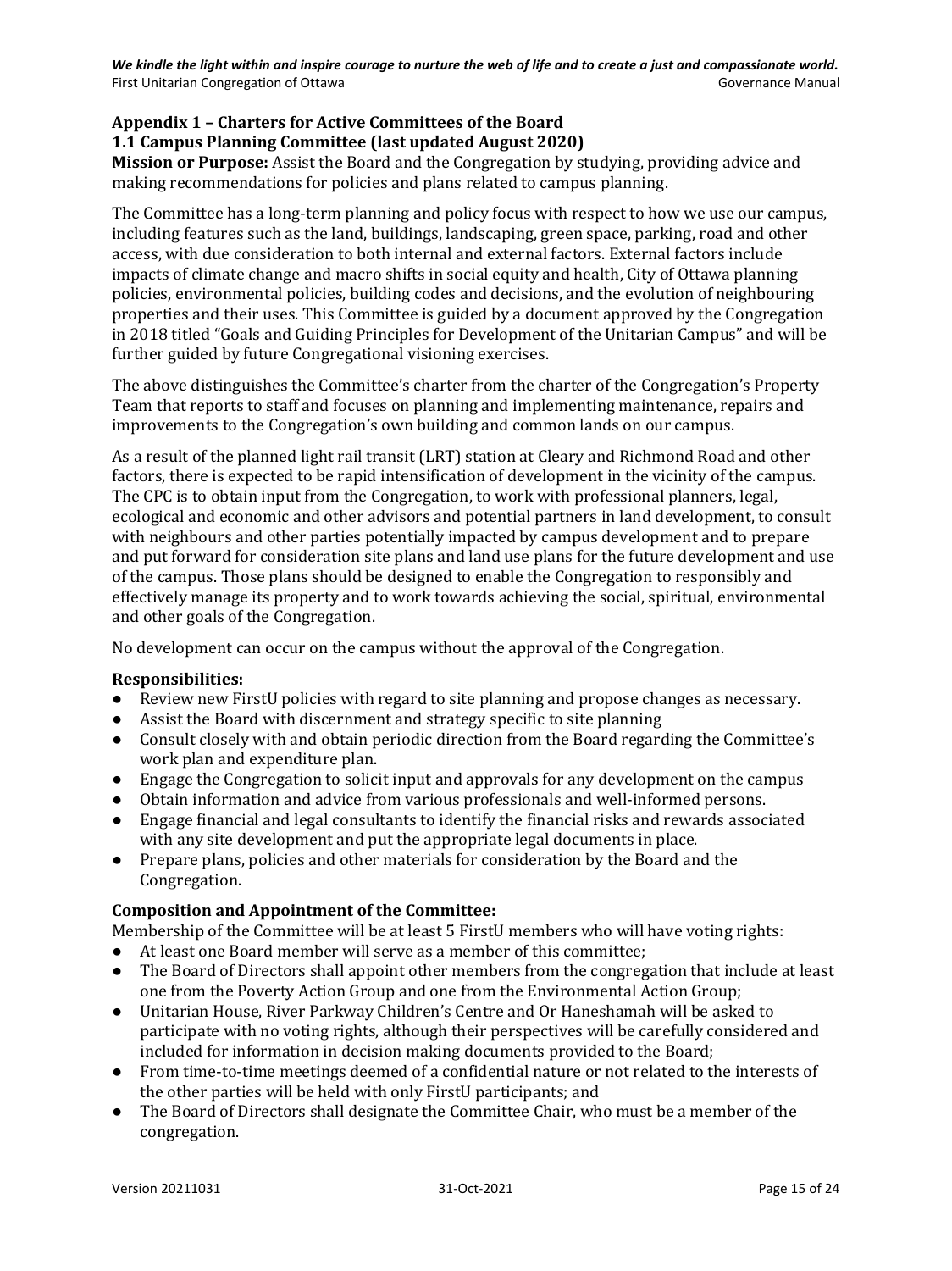Membership in the Committee should provide a balance of skills, experiences, and gifts that include:

- Knowledge and experience, either general or specific, in city planning, law, architecture or civil engineering;
- Knowledge of matters relating to social housing, the environment and climate change; and
- Knowledge of the mission, principles, and goals of FirstU.

**Term:** Appointments shall be for three-year terms staggered as possible to maintain continuity of knowledge and experience. Appointed members shall serve a maximum of two consecutive terms unless otherwise agreed by the Board.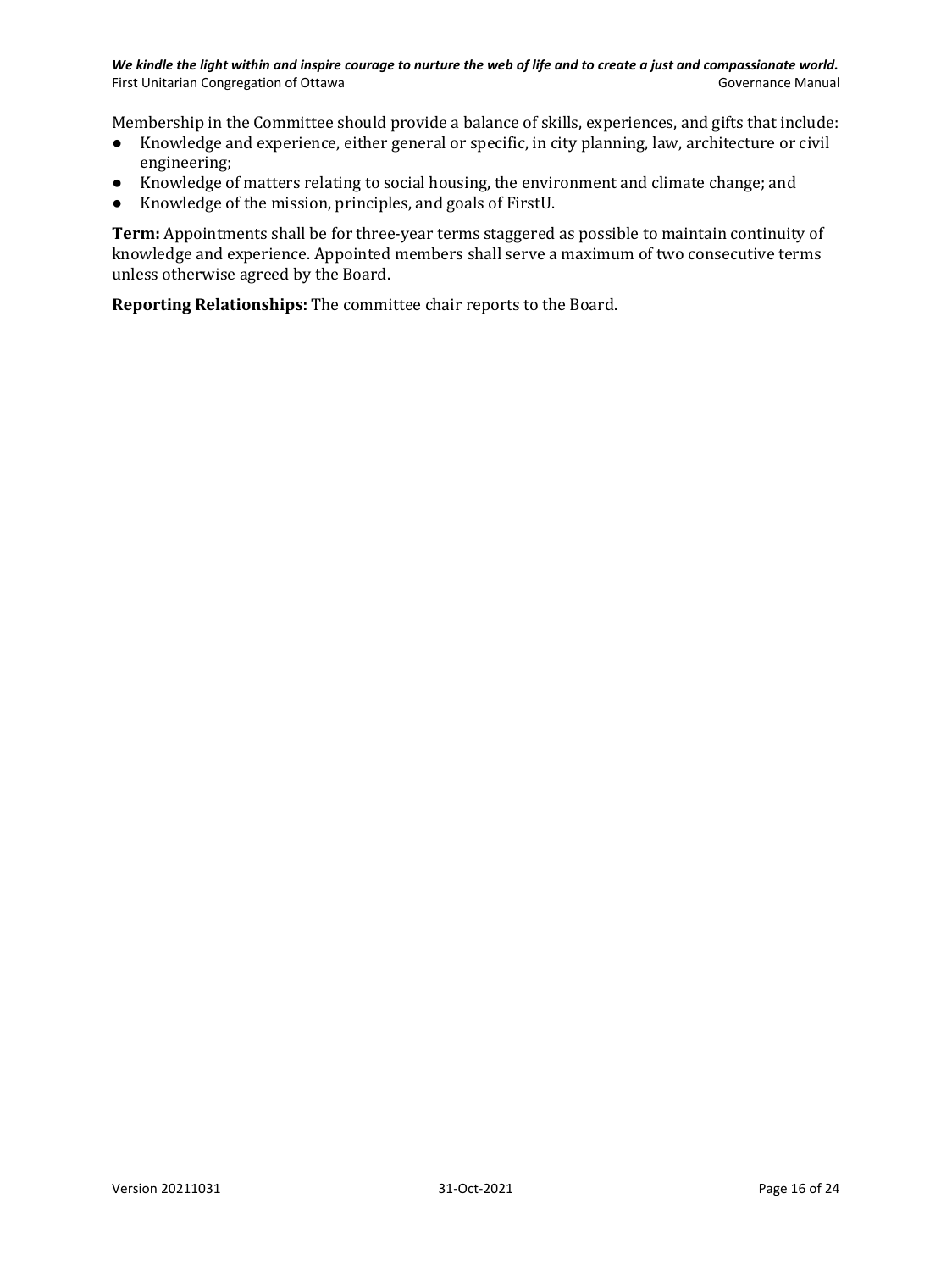# <span id="page-17-0"></span>**1.2 Committee on Shared Ministry**

**Mission or Purpose**: The Committee on Shared Ministry (CoSM) will act as an advisory committee to the Board, the Minister and the congregation. It recognizes that we need to coordinate our ministries for greatest effectiveness. The CoSM will conduct annual and ongoing reviews of the congregation's shared Ministry against the goals and initiatives that have been established by the Board/Congregation. The Committee will serve to review, and be a resource for, congregational leadership development.

#### **Responsibilities**:

In carrying out its responsibilities it is expected that UU values and principles, along with the vision and goals of the Congregation, will guide the CoSM. Responsibilities will include:

- Annual monitoring of congregational life, including reviewing and assessing achievement of annual priorities and goals;
- Coordinating periodic assessments of the congregation's shared ministries, including assessing congregational programs every 3-5 years against the long-term vision of the congregation
- Reporting of assessment outcomes to the Board, Minister and Congregation
- Working with the Minister on developing a professional plan to meet goals and priorities set by the Board and congregation.
- Initiating coordination between Ministry teams to ensure mission alignment. The Leadership Council will be a resource to the CoSM and will fall under the mandate of the CoSM
- The Right Relations Team will be a resource to the CoSM and will report to it for direction as required.
- Recommending bonus increases to the Minister's salary to the Board based on the review of Minister's accomplishments against annual goals and priorities
- Informing, advising and consulting to be a learning community
- Preparing a report for the Annual General Meeting
- **Support/Training**: The CoSM will attend, recommend and conduct training sessions and seminars on subjects related to promoting, enhancing and measuring congregational health. The Denominational Affairs Team will be aware of skill development opportunities offered by the CUC and UUA.

#### **Composition and Appointment of the Committee**:

The CoSM will be made up of 5-6 members of the Congregation, plus the Minister and a Board liaison as ex-officio, non-voting members. At the discretion of the Minister a staff person may be appointed to the Committee.

- Selection process: The Executive Team will identify the ideal blend of members to make up the Committee.
- Chair: the members of the CoSM will select one from amongst their number to chair meetings for a term of 2 years. That individual must be approved by the Board.

#### **Membership Criteria**:

Members will not be current members of the Board nor will they be Chairs of existing Committees or Teams. Exceptions may be made for the purposes of coordination of activities (e.g. Chair of the Social Responsibility Coordinating Team). Members should provide a balance of skills, experiences and gifts that include, but are not limited to:

- Trust and respect for, and understanding and appreciation of the role of, the Minister, the Board, and the Congregation
- Understanding of the vision and priorities of the church and its shared Ministry
- Understanding of organizational systems, processes and communication
- Objectivity and leadership skills
- Knowledge/experience with evaluation tools and processes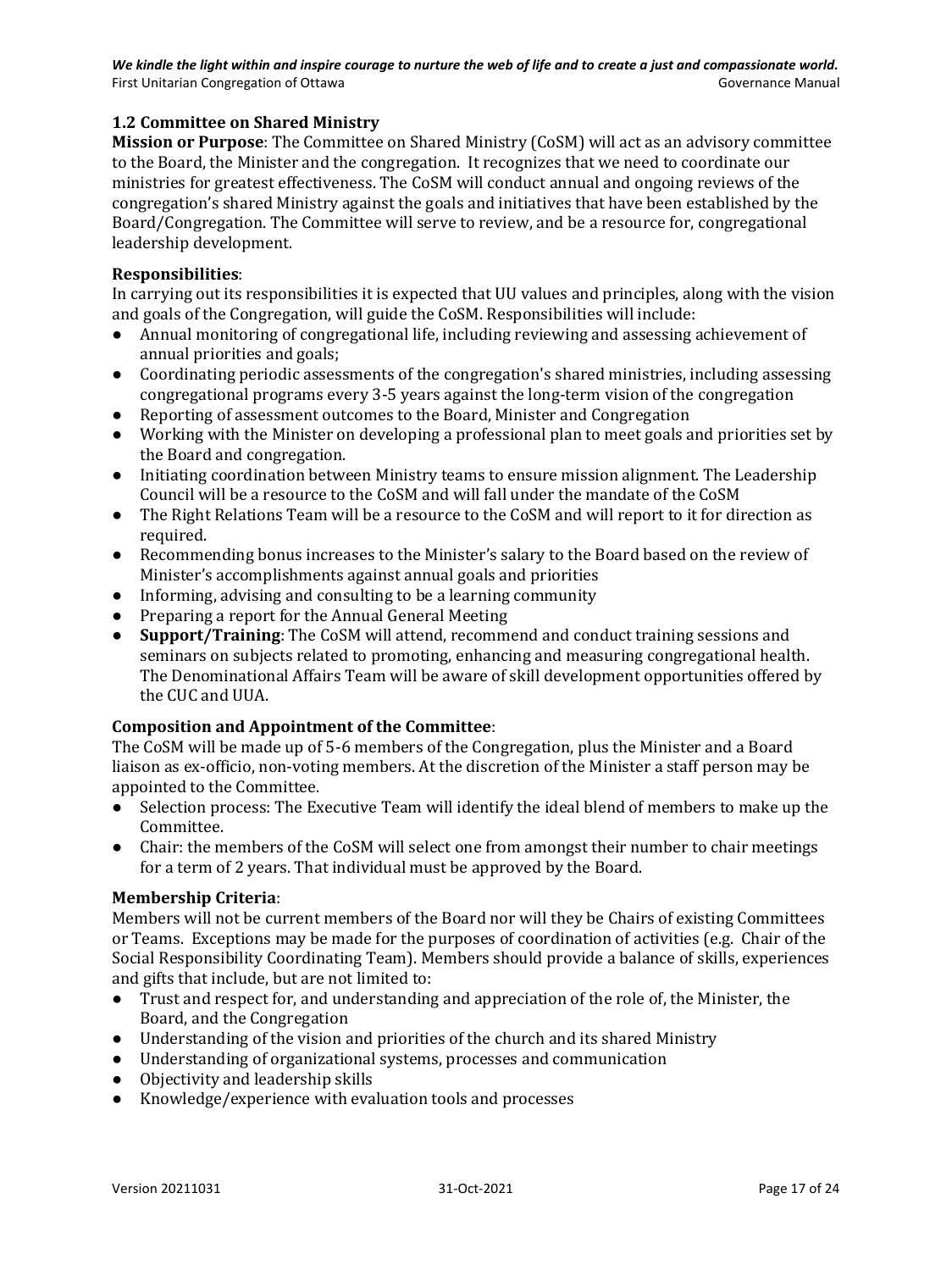**Terms and Term Limits**: Members serve a 3-year term (non-renewable), with 2 members leaving the Committee each year and 2 being added.

**Reporting Relationships**: The CoSM is responsible to the congregation through the Board. The CoSM works in concert with the Board and with the Leadership Council to support the work of Shared Ministry. It works in concert with the Nominating Committee to provide information to the Nominating Committee about the volunteer training and development needs of congregational leaders. Since shared Ministry requires a covenanted partnership the Right Relations Team will report to the CoSM on the emotional health of the congregation. The relationship of the CoSM with the Board, the Minister and with the Leadership Council will bring awareness to training needs.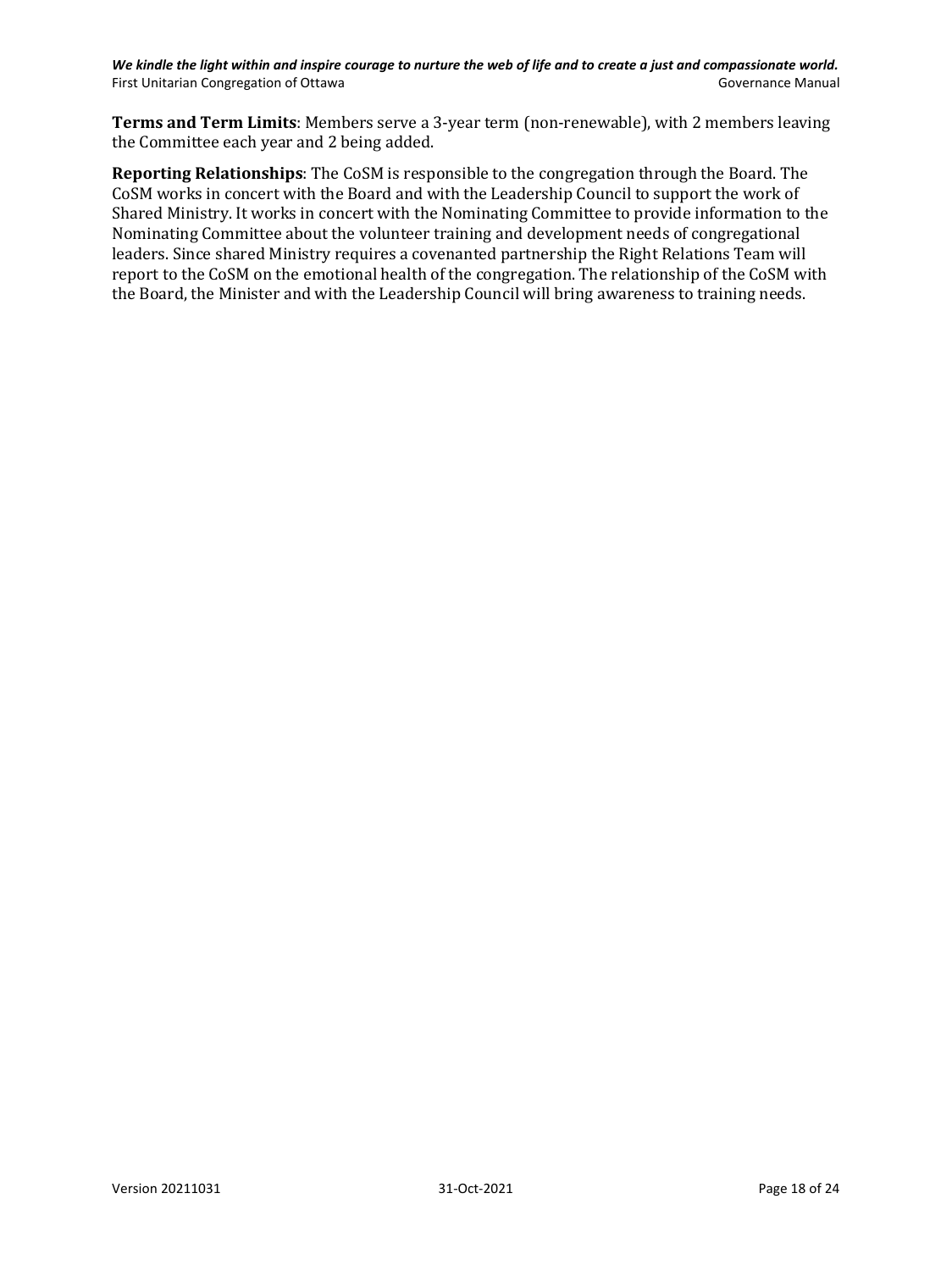# <span id="page-19-0"></span>**1.3 Embracing Diversity Committee (effective February 20, 2019)**

**Mission or Purpose:** The Embracing Diversity Committee assists FirstU to be an intentionally welcoming and inclusive community, both within the Congregation itself and in its engagement with the broader community. The Embracing Diversity Committee provides this assistance by: planning and overseeing the implementation of an annual plan of educational, advocacy, outreach, and community-building activities intended to create awareness of current realities and to build attitudes, behaviours and practices that embrace and respect diversity of all kinds; recommending policy, procedural and/or structural changes in the operations of the Congregation; and creating platforms to promote inclusion.

#### **Responsibilities:**

- Act as a think tank and planner to develop and recommend for Board approval a multi-year strategy to help First U consistently demonstrate high standards of behaviour and practice for embracing diversity
- Prepare and submit to the Chair and Treasurer of the Board an annual workplan connected to this strategy and also an annual budget at the time set by the Treasurer
- Seek out and listen to resource people (within or outside of the First U immediate community) who identify within our diversity spectrums or as their allies and engage some of these resource people in focus and/or working groups as consultants to advise the Committee for the creation of the annual plan and as educators and facilitators for the design and delivery of specific activities within it
- Organize or ensure the organization of the delivery of activities in the annual plan which are the direct responsibility of the Committee (whether or not these activities have been developed by resource persons / working groups)
- Liaise / collaborate with and encourage other committees, teams and individuals in the Congregation to do their parts in implementing annual action plan activities and to find additional ways to embrace diversity in their actions and practices
- Promote the congregation's use of social media and other forms of advertising that is intentionally inclusive
- Work in partnership with appropriate community groups
- If applicable, propose and carry out fundraising activities to support the Committee's workplan
- Keep and submit to the Finance Manager a record of decisions, recommendations and activities and any related key information that support the Committee's continuity and accountability
- When appropriate, prepare articles for the Spire or information for the Congregation's website
- Monitor the implementation of the workplan, and assess its impact annually
- Prepare and submit to the Secretary of the Board a report in February for inclusion in the Congregation's annual report to be distributed at or before the Annual Congregational Meeting
- Inform congregants of meeting dates and locations in congregational communication vehicles, e.g., the EUU and Communiqué.
- Ensure the Team's activities and practices reflect UU principles and contribute to the Congregation's mission and strategic objectives
- Value and reflect on differences in perspective and ensure everyone on the Team and with whom the Team or its members interact is treated respectfully
- Review its terms of reference once every three years to propose modifications whenever necessary
- In carrying out its responsibilities, seek to make decisions by consensus and resolve disagreements or conflicts within the team or with others in the Congregation by referring to the Congregation's covenant and, when necessary, the right relations policy
- Be fair, responsible and compliant with relevant legislation and Congregational policies and procedures; advise the Office Manager or Board Secretary if new or amended policies or procedures may be required or desired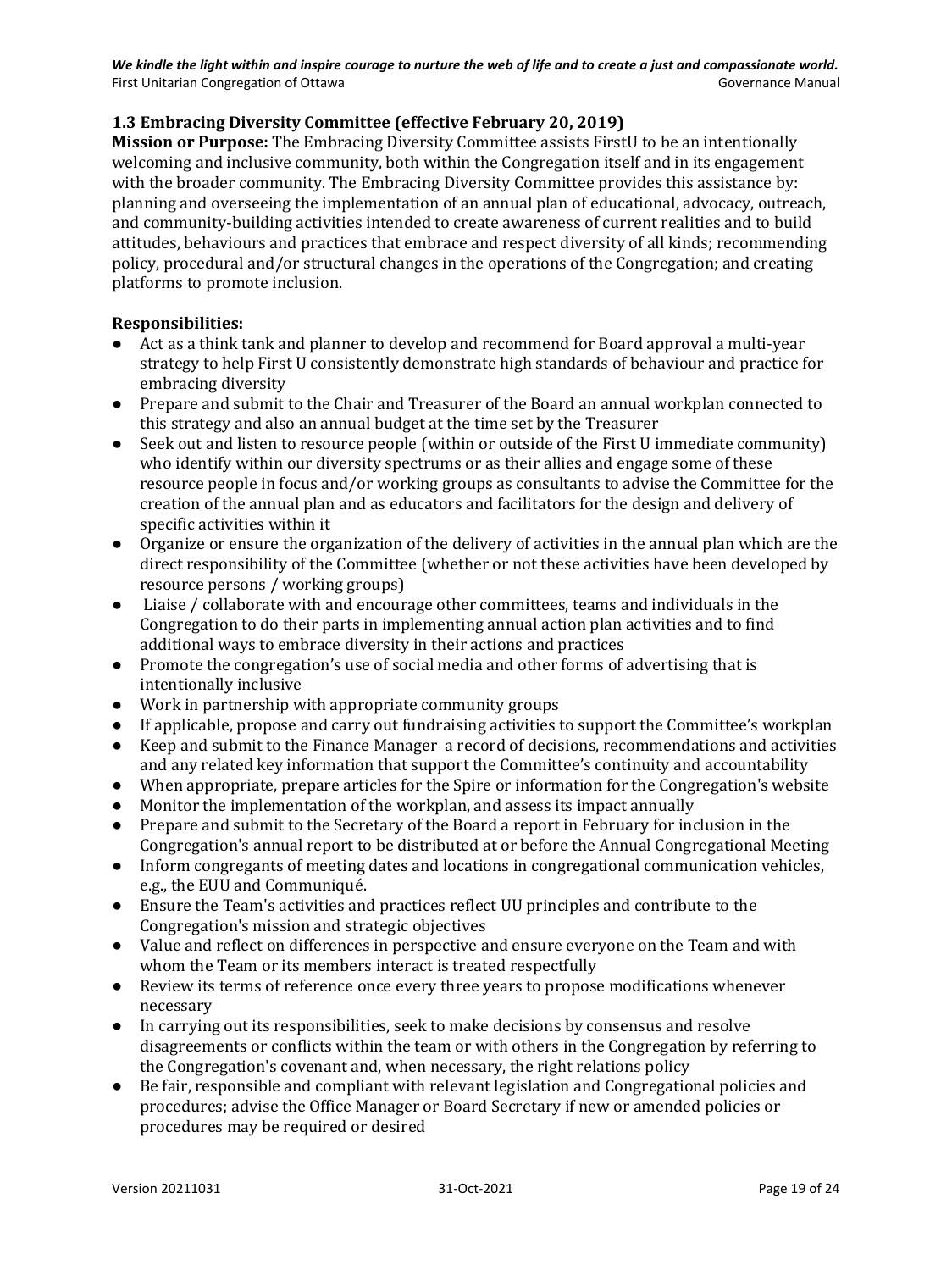#### **Composition and Appointment of the Committee**

Membership shall be 7 – 9 people:

- The Minister, one Director of the Board (named by the Board), and one member of the Welcome & Membership Team shall serve as members;
- A minimum of 3 members, excluding the Minister, must be members of the Congregation;
- Other members will be recruited by the team, with the intent of the Committee members having a range of skills or experience related to the mandate of the Team;
- Whenever possible, a significant number of members of the Committee should be individuals who self-identify (or have in the past) as being a part of one or more of the specialized groups;
- At least one member of the Committee will be an active liaison with each of the specialized (e.g., LGBTQ2S, differently abled, Indigenous, intergenerational etc.) working groups of resource people.

**Meeting Frequency:** The team meets as often as needed, and at least bi-monthly, at the call of the chairperson. Meetings may be in-person or by video conferencing.

**Terms:** The Committee will function for 5 year with a review of its mandate in the fifth year by the Board with a view to renewing it. Members may participate for up to 3 years, being replace on a staggered basis. The Chair of the Committee may serve for no more than 2 years.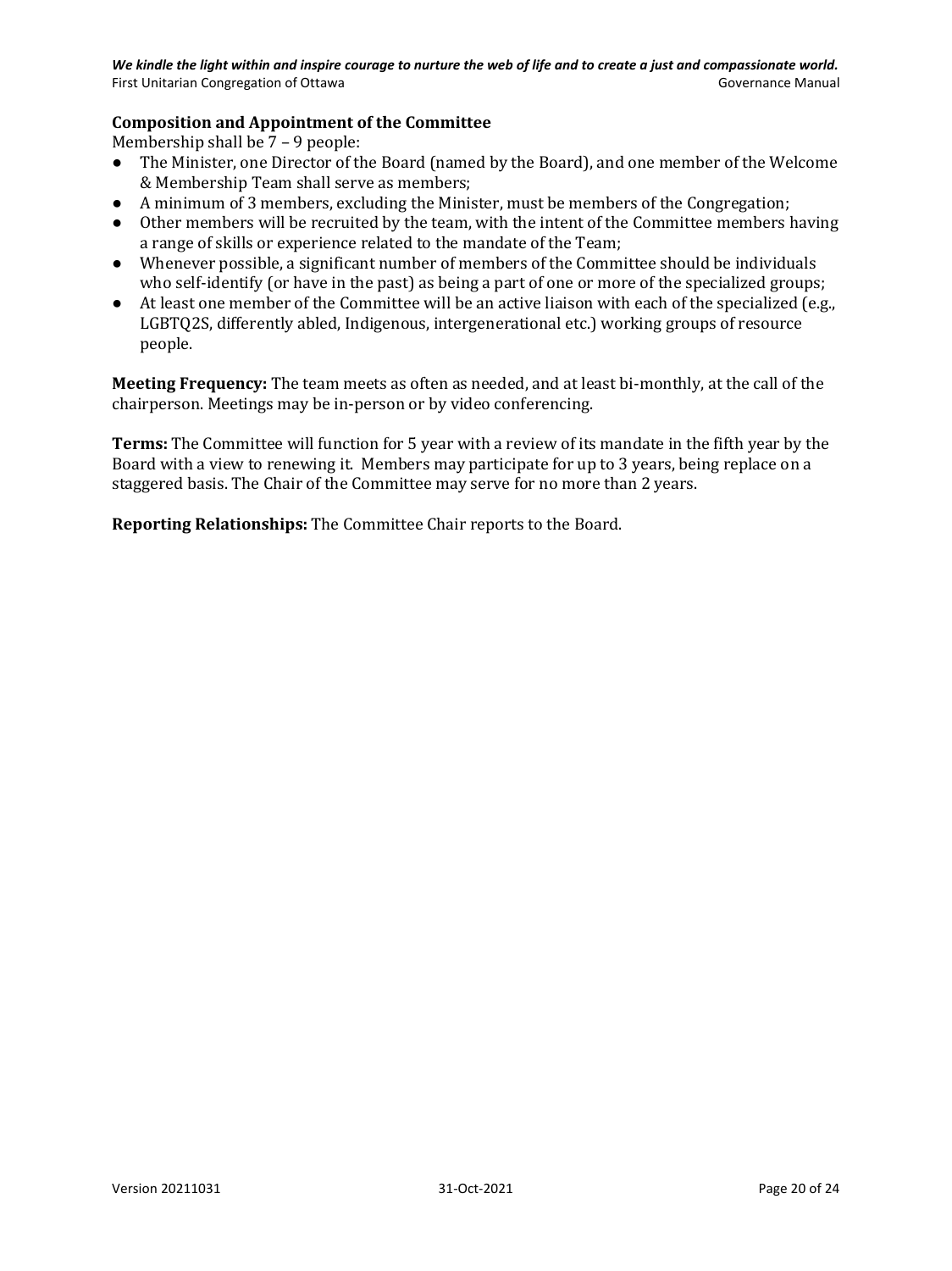# <span id="page-21-0"></span>**1.4 Finance Committee Charter**

**Mission or Purpose:** Assist the Board by helping to provide watchful and careful monitoring of financial matters, review and propose policies for financial matters, facilitate communication related to financial matters, and seek annual expert assurance on the integrity of the Congregation's financial statements.

#### **Responsibilities:**

- Serve as an advisory body to the Treasurer and the Board
- Provide oversight for Congregational fundraising activities.
- Review Congregational policies with regard to financial impacts and propose changes as necessary.
- Hold an educational session at least every two years (bi-annually) to ensure that Directors have an adequate understanding of the Congregation's financial status and goals.
- Ensure that routine financial reports are clear and helpful.
- Receive and review financial statements with the Treasurer.
- Recommend appointment of an independent external financial auditor, setting out the objectives / scope / terms / fees for the work
- Confirm to the Board that all financial information and reports required by statutes and regulations have been provided.
- Consider the financial statements of the Congregation and recommend acceptance by the Board of the audited annual financial statements;
- Recommend to the Board the nature of follow-up to auditor's observations and subsequently follow-up on actions taken until any approved improvements are in place;

#### **Composition and Appointment of the Committee:**

Membership shall be 4-7 people:

- The Finance and HR Manager and the Treasurer shall serve as members.
- Additional members shall be appointed by the Board of Directors.
- The Board of Directors shall designate the Committee Chair, who shall typically be the Treasurer.

Membership should provide a balance of skills, experiences, and gifts that include:

- Knowledge of the mission and goals of the Congregation.
- Knowledge and experience in management, finance, financial management, and/or auditing;

**Term:** Appointments shall be for three-year terms staggered as possible to maintain continuity of knowledge and experience. Appointed members shall serve a maximum of two consecutive terms unless otherwise agreed by the Board.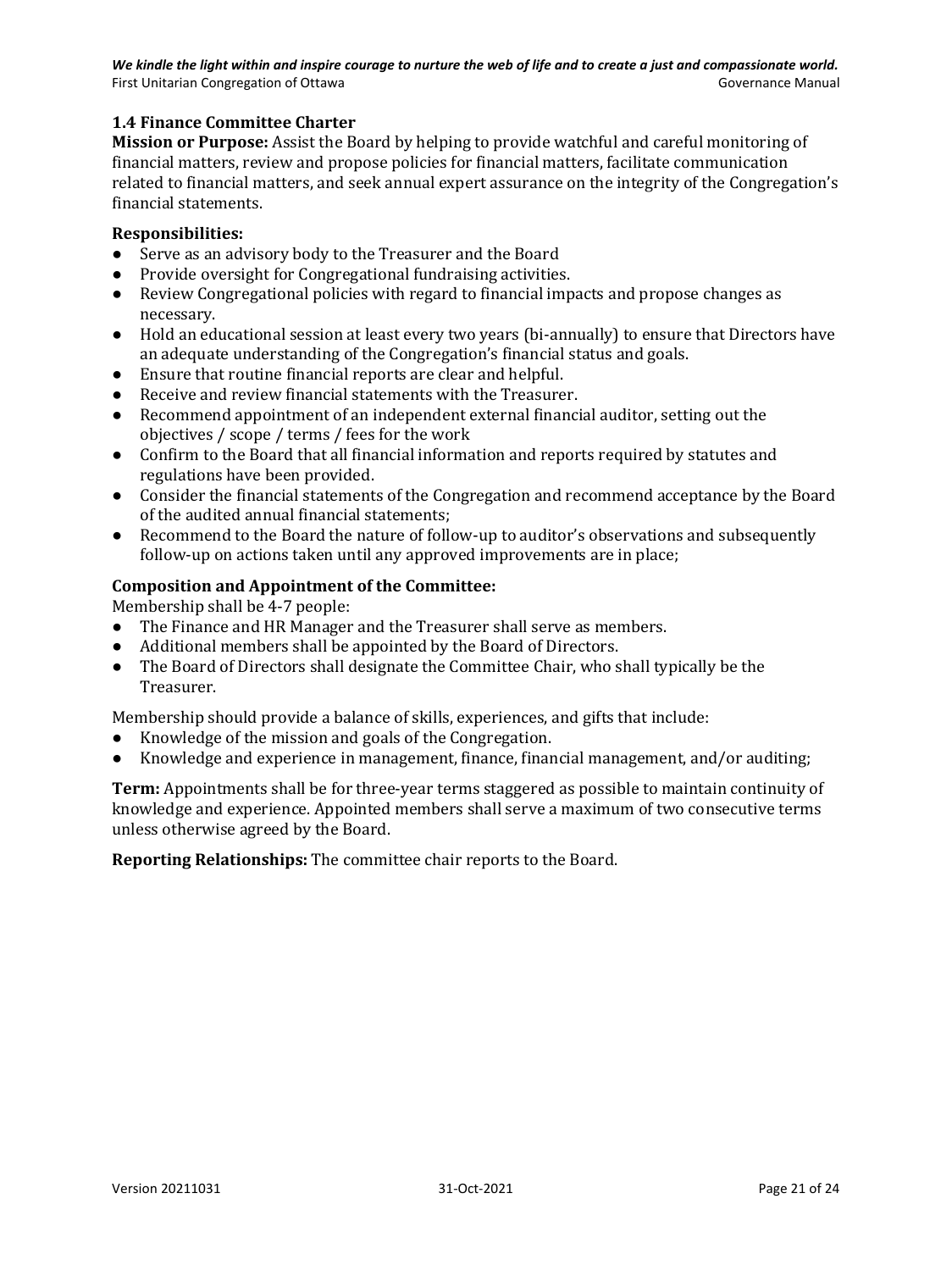# <span id="page-22-0"></span>**1.5 Governance Committee Charter**

**Name of Group**: Governance Committee **Effective date**:

**Mission or Purpose**: Assist the Board by helping to provide watchful and careful monitoring of, review/propose policies for, and facilitate communication related to, governance matters.

#### **Responsibilities**:

- Review all Congregational policies and bylaws to ensure they are internally consistent, and updated/approved as needed.
- Maintain accurate job descriptions for the Board.
- Lead an annual training session for new Directors.
- Organize the Board's annual self-evaluation.
- Hold an educational session for lay leaders at least annually to ensure that they have an adequate understanding of the Congregation's governance structure.
- Serve as an in-house resource to clarify roles and responsibilities to staff and lay leaders.
- Coordinate the governance transition

#### **Composition and Appointment of the Committee**:

Membership shall be 3-5 people:

- The President, Vice-President, or Past-President, shall serve as one of the members.
- Additional members shall be appointed by the Board of Directors.
- The Board of Directors shall designate the Committee Chair.

Membership should provide a balance of skills, experiences, and gifts that include:

- Knowledge and experience with the history and specific governance policies that define how the Congregation will operate, including the reasoning behind why we are structured as we are.
- Knowledge of the mission and goals of the Congregation.

**Term:** Appointments shall be for three-year terms staggered as possible to maintain continuity of knowledge and experience. Appointed members shall serve a maximum of two consecutive terms unless otherwise agreed by the Board.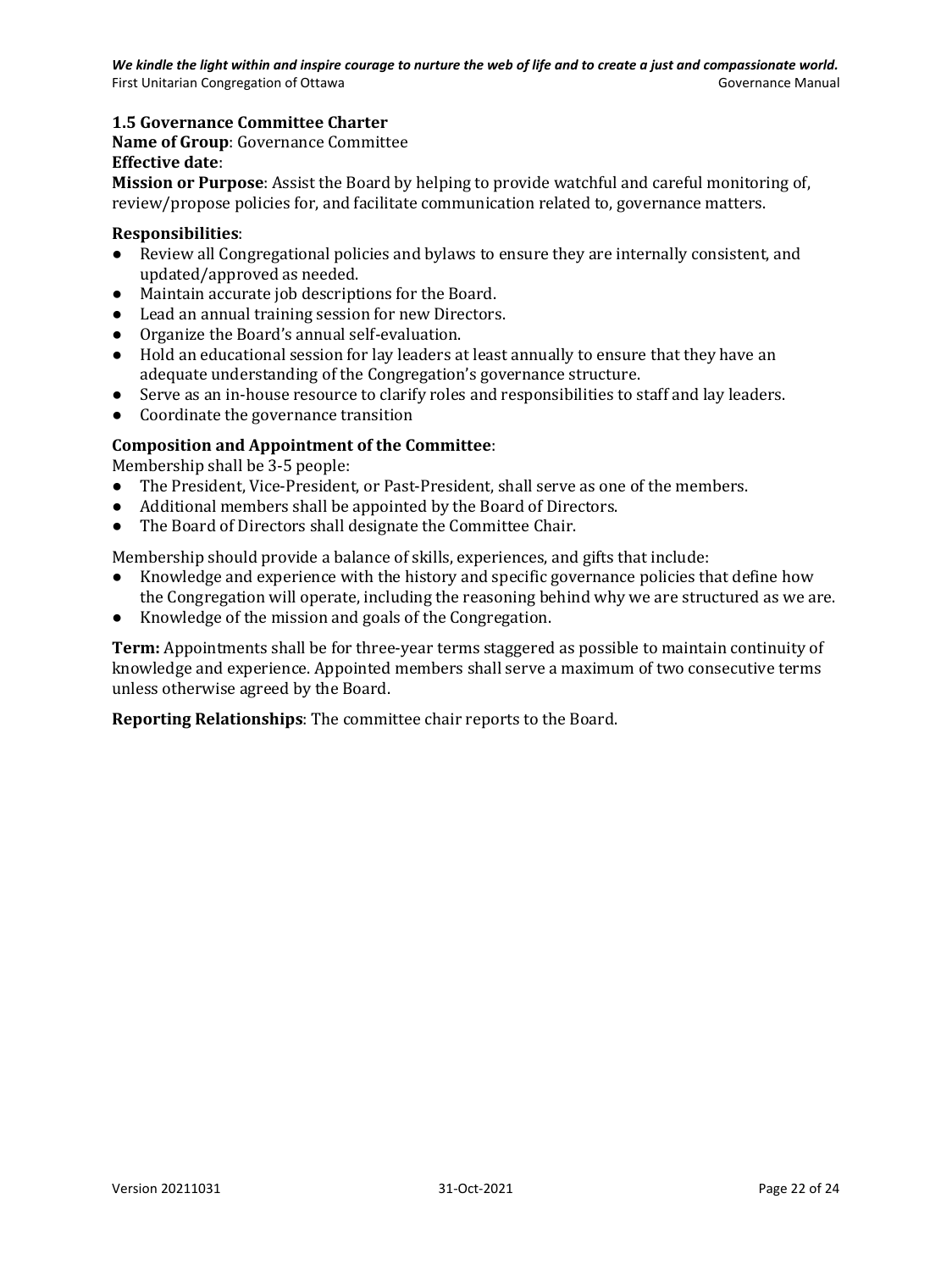# **1.6 Personnel Committee**

**Mission or Purpose:** Assist the Board by helping to provide watchful and careful monitoring of, review/propose policies for, and facilitate communication related to personnel policy and general practices. This committee has no oversight role for the Lead Minister – that is the responsibility of the Board.

#### **Responsibilities:**

- Develop new policies with regard to Congregation personnel and propose changes to existing policies and procedures as necessary.
- Coordinate a periodic audit of Human Resources procedures on behalf of the Board. This includes ensuring that staff are operating consistently with all applicable Board policies.
- Coordinate a periodic compensation study and make recommendations to the Board regarding adjustments in Congregation compensation scales.
- Hold an educational session at least bi-annually to ensure that board members have an adequate understanding of the Congregation's personnel policies and goals.
- Assist and advise the Lead Minister and other supervisors on personnel matters and policies.

# **Composition and Appointment of the Committee:**

Membership shall be 3-5 people:

- The Lead Minister, and at least one Director shall serve as members.
- The Board of Directors shall appoint additional members from the Congregation.
- The Board of Directors shall designate the Committee Chair.

Membership should provide a balance of skills, experiences, and gifts that include:

- Knowledge and experience, either general or specific, in human resources and/or personnel management.
- Knowledge of the mission and goals of the Congregation.

**Term:** Appointments shall be for three-year terms staggered as possible to maintain continuity of knowledge and experience. Appointed members shall serve a maximum of two consecutive terms unless otherwise agreed by the Board.